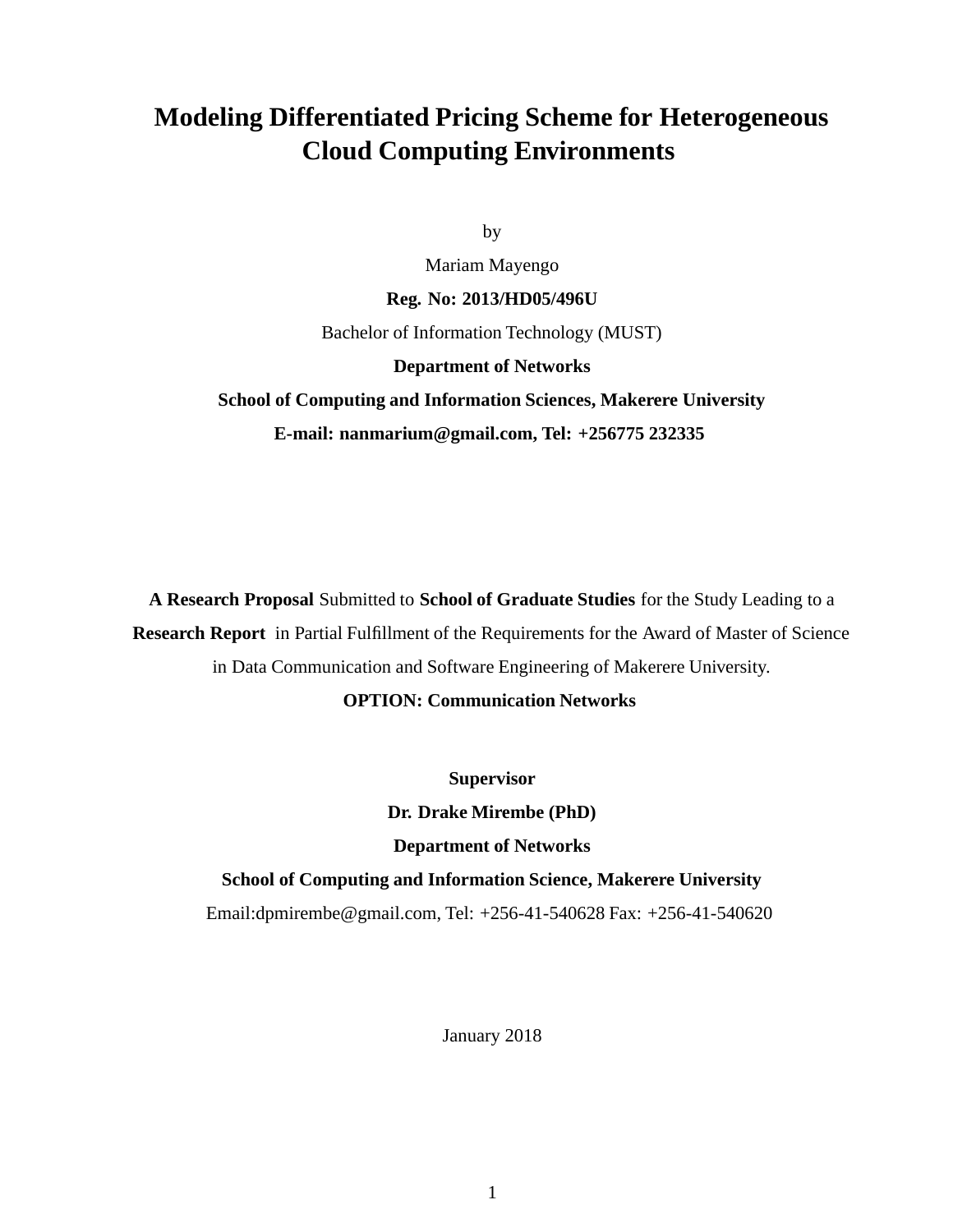## **LIST OF ACRONYMS**

| <b>BS</b>   | <b>Base Station</b>                              |  |
|-------------|--------------------------------------------------|--|
| <b>FCFS</b> | First Come First Served                          |  |
| <b>IaaS</b> | Infrastructure as a service                      |  |
| <b>IEEE</b> | Institute of Electrical and Electronic Engineers |  |
| <b>MAC</b>  | <b>Medium Access Control</b>                     |  |
| Paas        | Platform as a service                            |  |
| <b>QoS</b>  | <b>Quality of Service</b>                        |  |
| <b>SaaS</b> | Software as a Service                            |  |
| <b>TDMA</b> | <b>Time Division Multiple Access</b>             |  |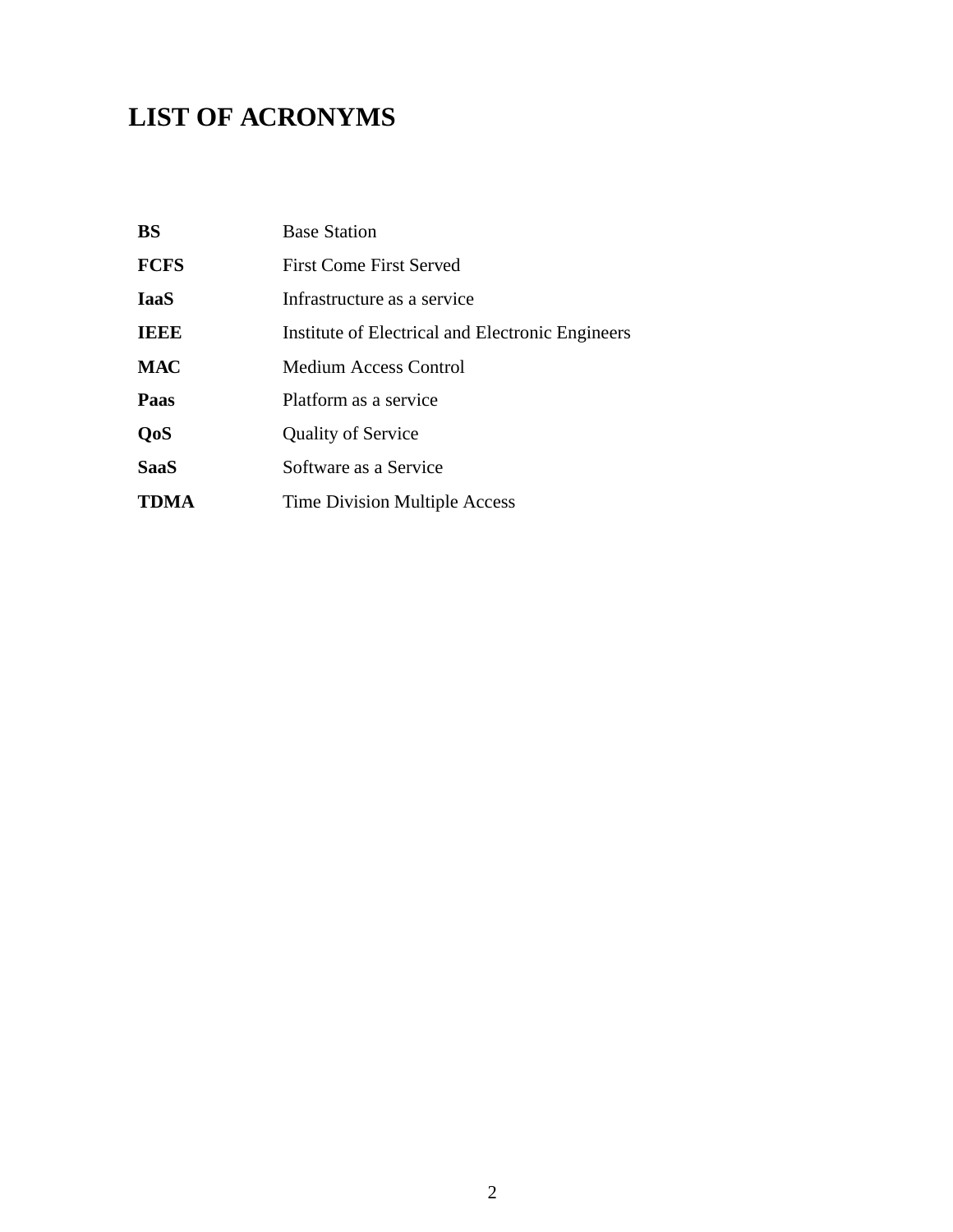# **Chapter 1**

## **Introduction**

Cloud computing is emerging as a vital practice for the online provisioning of computing resources as services and enables scalable on-demand sharing of resources and costs among a large number of end users. A majority of technology experts expect that by 2020 most people will access software applications online, and share and access information through the use of remote server networks using the cloud, rather than depending primarily on tools and information housed on their individual personal computers [1]. Cloud computing technology allows scalable on-demand sharing of resources and costs among a large number of end users.

Foster et al. [2] defined cloud computing as "a large-scale distributed computing paradigm that is driven by economies of scale, in which a pool of abstracted, virtualized, dynamically-scalable, managed computing power, storage, platforms, and services are delivered on demand to external customers over the Internet." Cloud computing comes from the use of a cloud-shaped symbol as an abstraction for the complex infrastructure it contains in system diagrams [3, 4]. Cloud computing entrusts remote services with a user's data, software and computation.

Among the many types of cloud computing services delivered internally or by third party service providers, the most common are:

- (a) Software as a Service (SaaS) software runs on computers owned and managed by the SaaS provider. The software is accessed over the public Internet and generally offered on a monthly or yearly subscription.
- (b) Infrastructure as a Service (IaaS) computing, storage, networking, and other elements (security, tools) are provided by the IaaS provider via public Internet, Virtual Private Network, or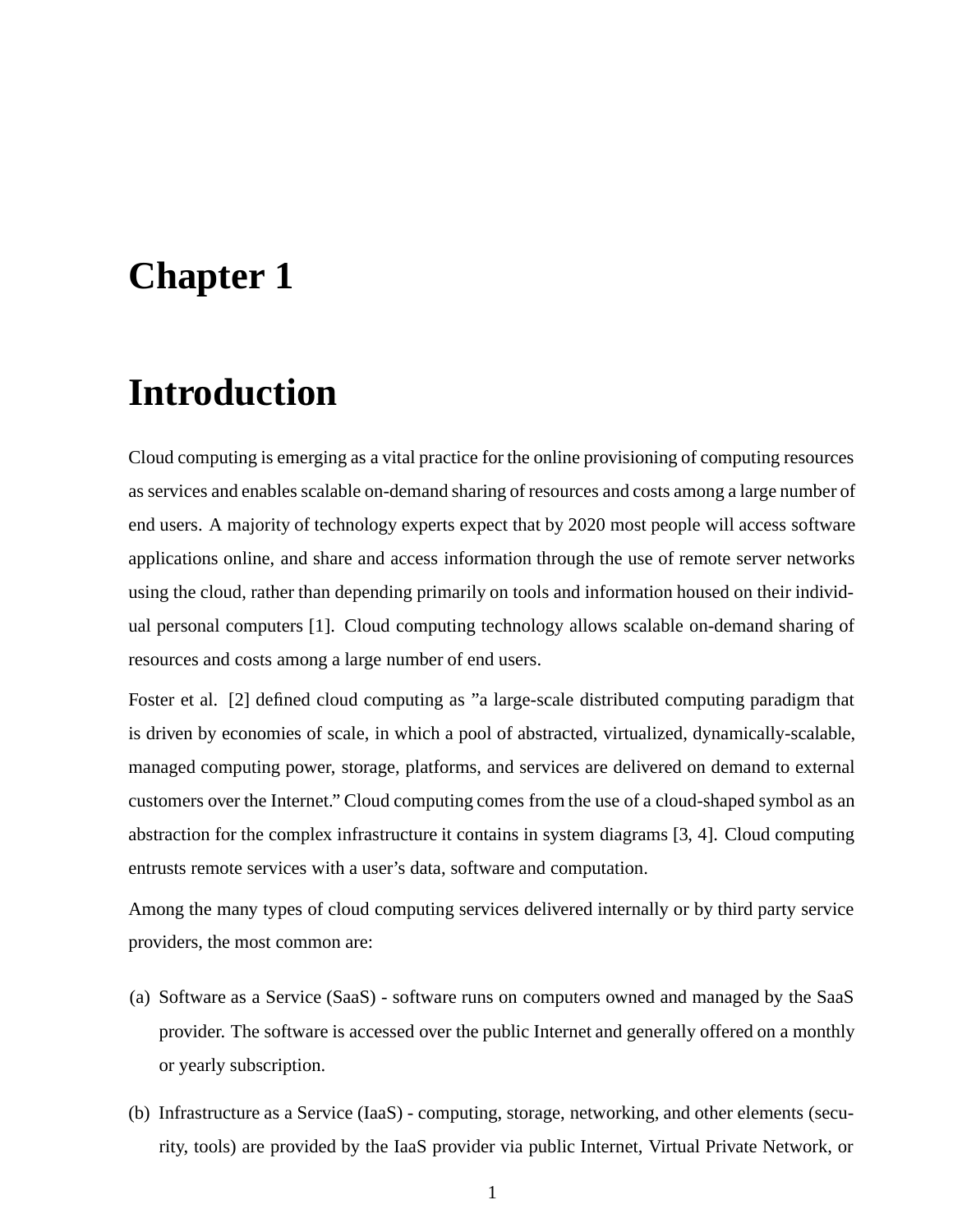dedicated network connection. Users own and manage operating systems, applications, and information running on the infrastructure and pay by usage.

(c) Platform as a Service (PaaS) - All software and hardware required to build and operate cloudbased applications are provided by the PaaS provider via public Internet, VPN, or dedicated network connection. Users pay by use of the platform and control how applications are utilized throughout their lifecycle [5].

Pricing is a critical factor for organizations offering services or products [48]. Pricing is the process of determining what a service provider will receive from an end user in exchange for their services. According to Weinhardt *et al.*, [7] cloud computing success can be obtained only by developing adequate pricing techniques. Therefore, developing an appropriate pricing model will help achieve higher revenues.

Basically, a Service Level Agreement (SLA) represents an agreement between a customer and a provider to receive a particular service provision [8]. SLAs contain Quality of Service (QoS) parameters that must be maintained by a provider (e.g. response time, bandwidth, storage, reliability, deadline, throughput, delay, and cost) [9]. A customer submits a service request to a service provider, receives the desired result from the service provider with certain service level agreement, and pays for the service based on the amount of the service and the quality of the service.

Previous studies on pricing in cloud computing environments assume cloud servers are homogeneous i.e. they have the same characteristics [10, 12, 13]. Homogeneous cloud computing servers consists of same storage capacity, processing power, energy supply and same service rate. However, the deployment scenarios of cloud server systems is not represented by homogeneous servers. Cloud server systems consist of heterogeneous servers with different service rates [14]. Heterogeneous Computing refers to those systems that make use of different types of computational units. The computational unit can be a general-purpose processor, a special-purpose processor, or a coprocessor [15].

The performance and utilization of cloud computing systems are heavily constrained by the characteristics of jobs being served (e.g., their sensitivity to latency) [16]. For example, in the current pricing design of Google, users may prefer to immediately process their jobs upon arrival and are not willing to tolerate any latency. This may result in reduced revenue for the cloud service provider since fewer requests are produced as a result of poor ordering of requests.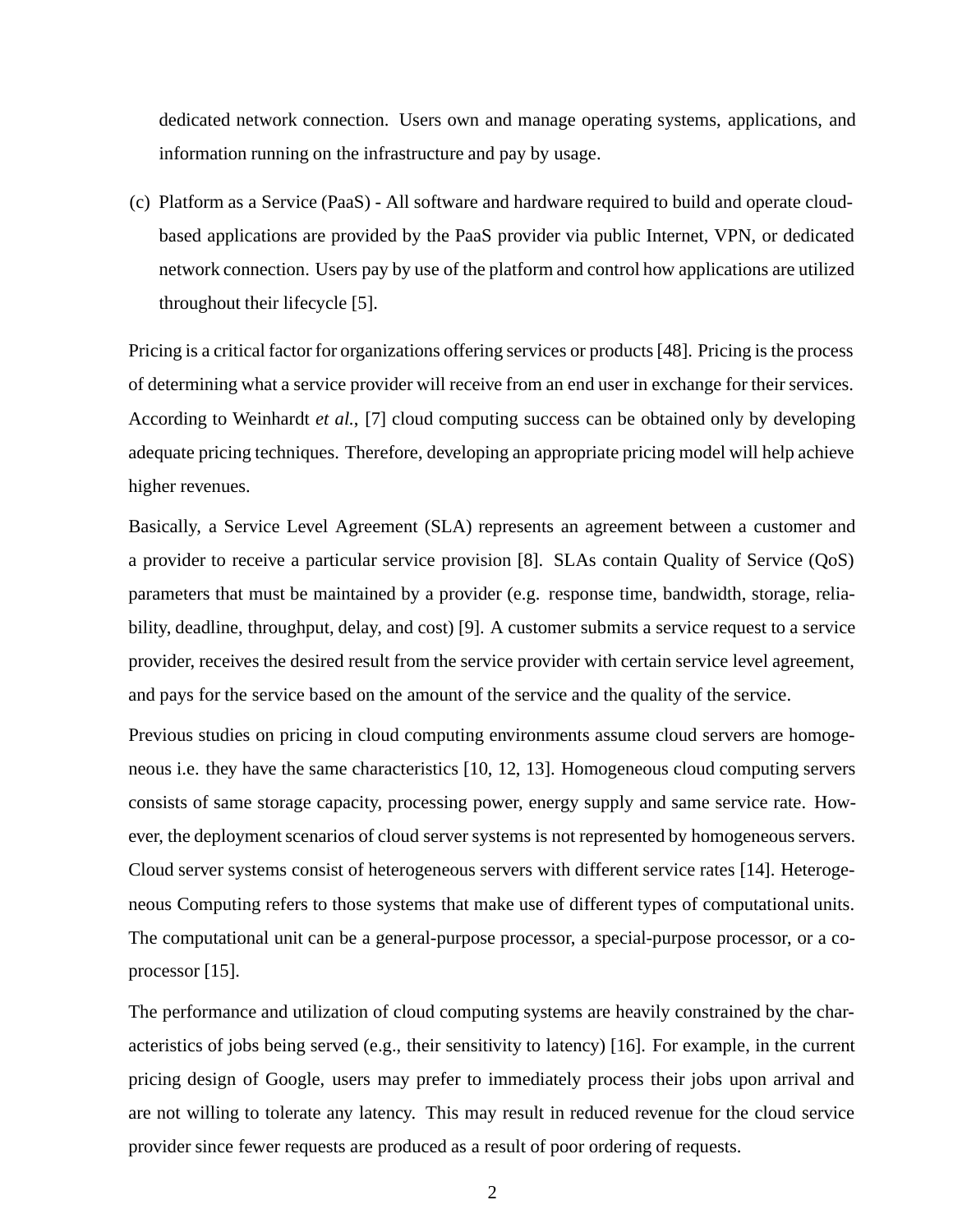The need for increased heterogeneity in the computing systems is partially as the need for highperformance, highly reactive systems that interact with other environments too [47]. In practice, both latency-critical and delay-tolerant jobs coexist in the cloud [16]. Theoretical and experimental results show that latency-sensitive requests induce a low resource utilization of cloud resources of between 6% and 12% [18]. Conversely, delay-tolerant requests tend to lead to a much higher utilization [18, 19, 20].

In cloud computing, differentiated service is used to give different services to different classes of customers. An appropriate design of pricing could serve as a tool to improve performance and utilization of cloud computing systems. The need for the different pricing mechanisms to efficiently satisfy expectation of each class of customers in heterogeneous cloud computing environment is the recipe behind this study.

#### **1.1 Statement of the problem**

Pricing is a critical factor for organizations offering cloud computing services. How prices are set determines customer's behaviour and loyalty. An appropriate design of pricing could serve as a tool to incentize users to express their application's characteristics thus promoting the utilization of cloud resources which in turn reduces the unit cost of computing resources, enabling cloud providers to provide cheaper computing services without any loss of revenue. In a recent study, Nansamba et al. [21] proposed a pricing scheme for heterogeneous multiserver cloud computing system. The pricing scheme considers heterogeneous servers with different service rates and capacities. Although the model considers practical deployment scenarios of cloud servers, the users are assumed to have the same type of application and therefore served using First In First Out policy. The assumption of same type of applications heavily constraints the performance and utilization of computing systems since requests are processed upon arrival even if they are delay-tolerant. In practice, both latency-critical and delay-tolerant jobs coexist in the cloud [16]. Theoretical and experimental results show that latency-sensitive requests induce a low resource utilization of cloud resources of between 6% and 12% [18]. Conversely, delay-tolerant requests tend to lead to a much higher utilization [18, 19, 20, 22, 23]. Moreover, the current pricing scheme used in [21] restricts the choice of cloud users who may want to pay less but are comfortable with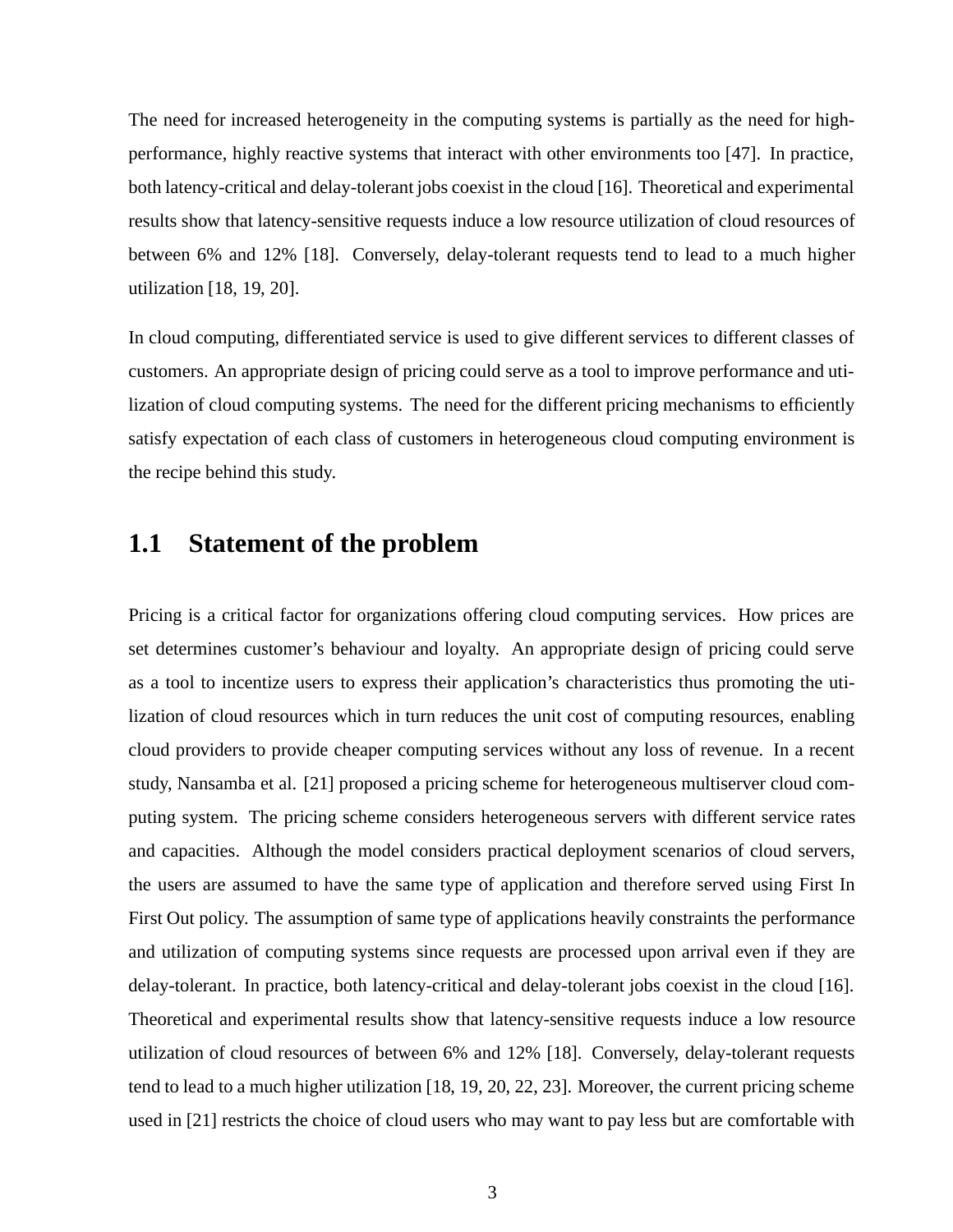incurring extra delay. To overcome the above challenges, we propose to introduce queue management techniques that differentiates task execution via queue reordering to service latency-sensitive requests before serving delay-tolerant requests. In addition, we propose to charge the cloud users who are not willing to tolerate any delay in the completion of their jobs using a standard pricing model in the cloud market (e.g., on-demand instances in Amazon EC2, the pricing in Google Cloud Platform). On the other hand, cloud users will be charged lower prices at the expense of delaying job completion time, the more delay a user can tolerate to complete its jobs, the lower the price is.

### **1.2 Objectives**

#### **1.2.1 General Objective**

The main objective of the study is to develop a pricing scheme which takes into consideration the heterogeneity of the servers, differences in user applications and charges different prices according to achieved service performance in terms of mean response time.

#### **1.2.2 Specific Objectives**

Specific objectives of the project will include:

- 1. To review literature on pricing schemes in cloud computing environments.
- 2. To model a pricing scheme which takes into consideration the heterogeneity of the servers, differences in user applications and charges according to achieved service performance in terms of mean response time.
- 3. To evaluate the performance of the proposed model against the heterogeneous pricing scheme proposed in [21].

### **1.3 Scope**

The scope of the research shall include modeling a pricing scheme for heterogeneous servers with different service rates and capacities. The scheduling policy used is First In First Out policy. For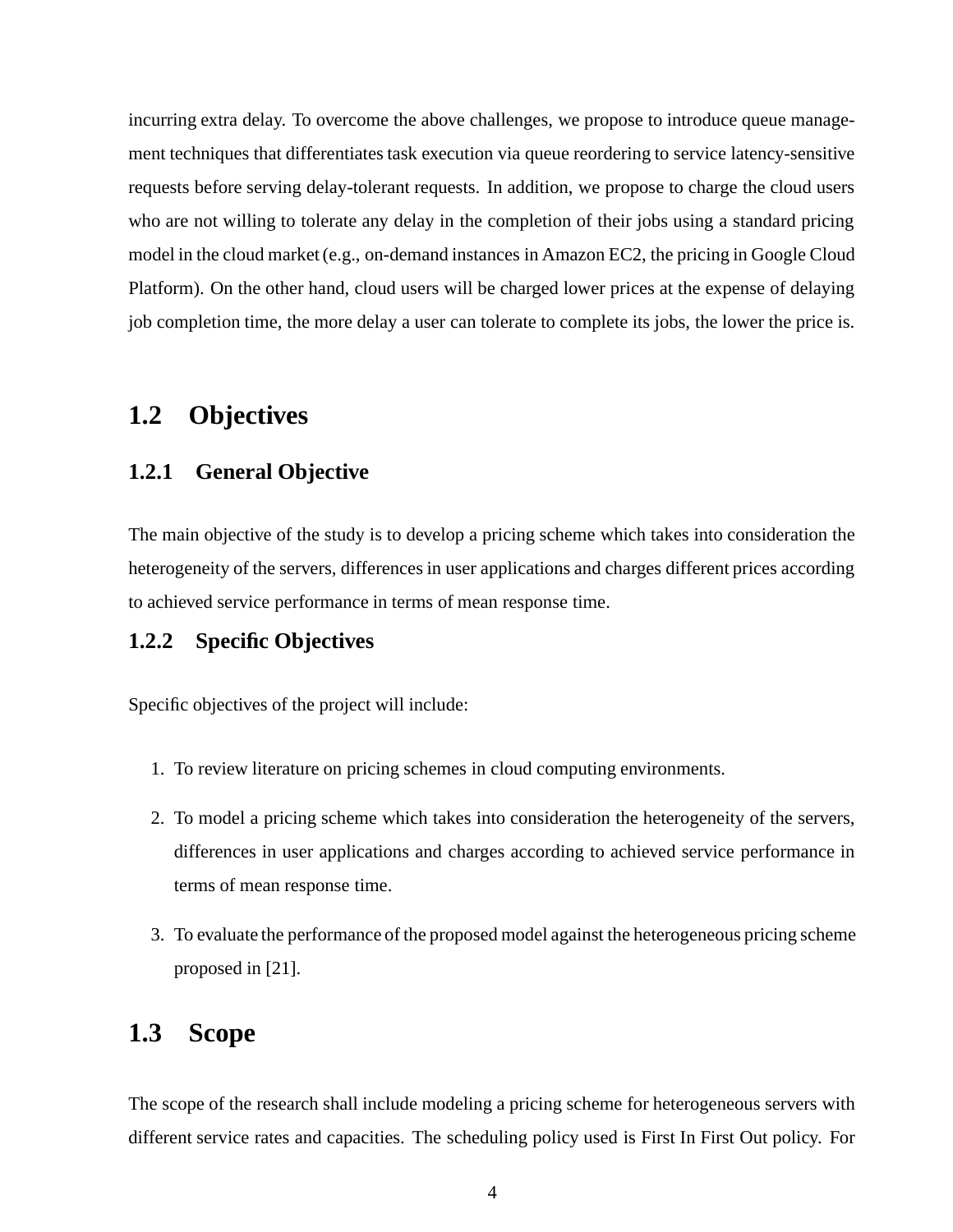practical purposes two classes of requests, latency-critical and delay-tolerant requests are considered. The cloud users are charged in such a way that those who are not willing to tolerate any delay in the completion of their requests are charged using a standard pricing model in the cloud market while the cloud users who are willing to delay their requests completion time are charged less. The pricing mechanism will be based on achieved service performance in terms of mean response time. Developing a more realistic pricing mechanism will help service providers estimate more accurately the revenue generated.

### **1.4 Significance of the research**

Cloud computing is emerging as a promising field offering online computing resources as services. Since pricing is a critical factor for organizations offering services or products [48], therefore how the price is set affects customer behavior, loyalty to a provider, and the organization's success. The assumption of same type of users heavily constraints the performance and utilization of computing systems since requests are processed upon arrival even if they are delay-tolerant. In addition, providing customers with payment options can bring customer satisfaction, since each customer goes for what they have chosen. A customer satisfied with a provider's services will continue to use them in the future and recommend them to peers, and this eventually results in higher revenues. Therefore, this study will come up with a more realistic model that will be useful in providing useful insights about pricing in cloud computing. Furthermore, this study will provide a base line for future studies concerning pricing in cloud computing.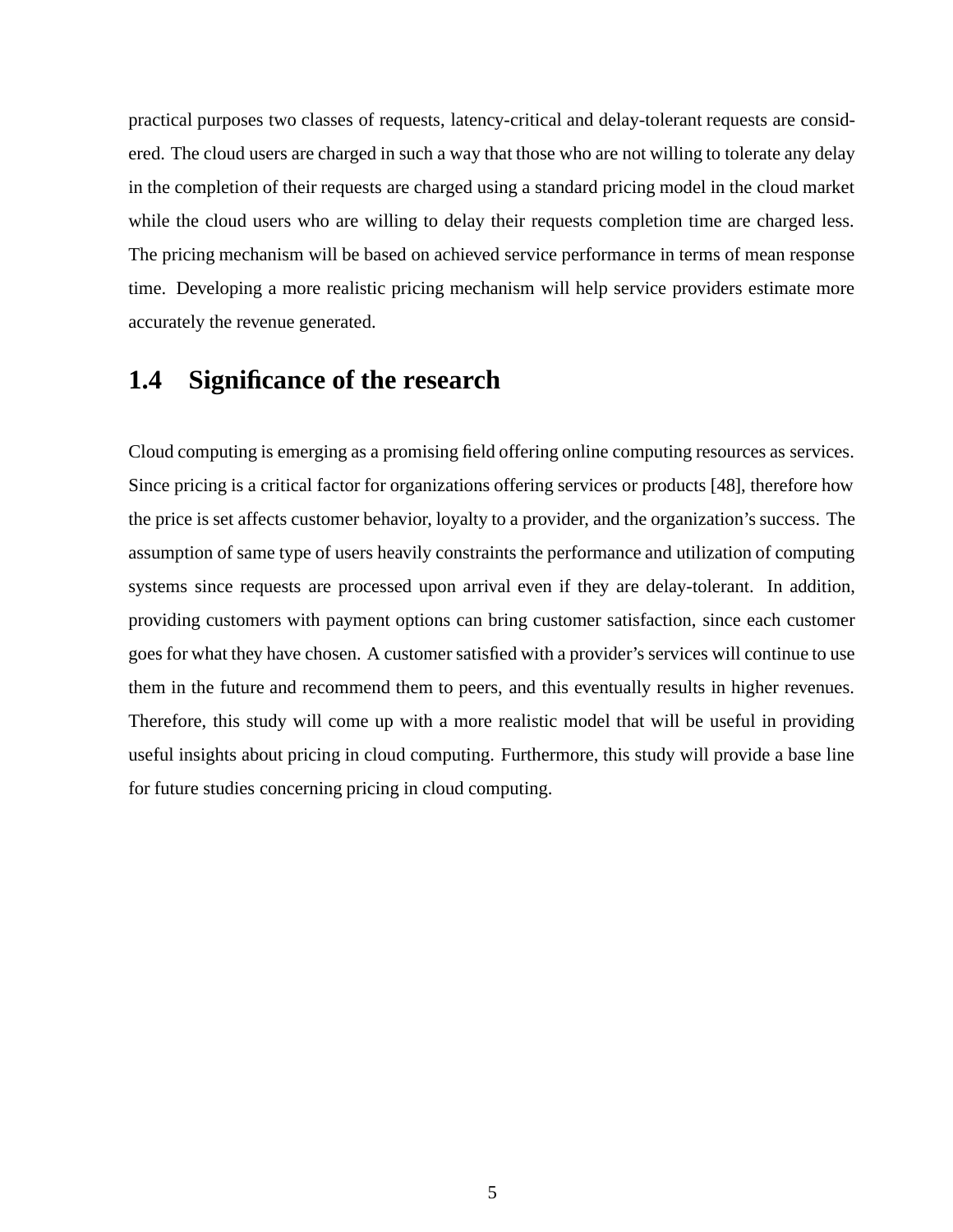# **Chapter 2**

# **Literature Review**

In this chapter, we present an overview of the general literature on cloud computing with particular focus on pricing models. It specifically presents the pricing models used in cloud computing.

### **2.1 Overview of cloud computing networks**

Cloud computing is an on-demand service that has obtained mass appeal in corporate data centers. Cloud computing is quickly becoming an effective and efficient way of computing resources and computing services consolidation [25]. Cloud computing is Internet-based computing, whereby shared resources, software, and information are provided to computers and other devices on demand. The cloud enables the data center to operate like the Internet and computing resources to be accessed and shared as virtual resources in a secure and scalable manner.

Cloud computing represents the infrastructure as a cloud from which businesses and users are able to access the applications from anywhere in the world on demand. The University of California at Berkeley defines cloud computing as follows: "Both the applications delivered as services over the Internet and the hardware and systems software in the data centers that provide those services" [26].

Cloud computing promises reliable service delivery through the next generation data centers that are built on the basis of virtualization, storage and virtual machine technologies [27]. This implies that users are able to access their applications by a cloud anywhere, anytime across the world easily.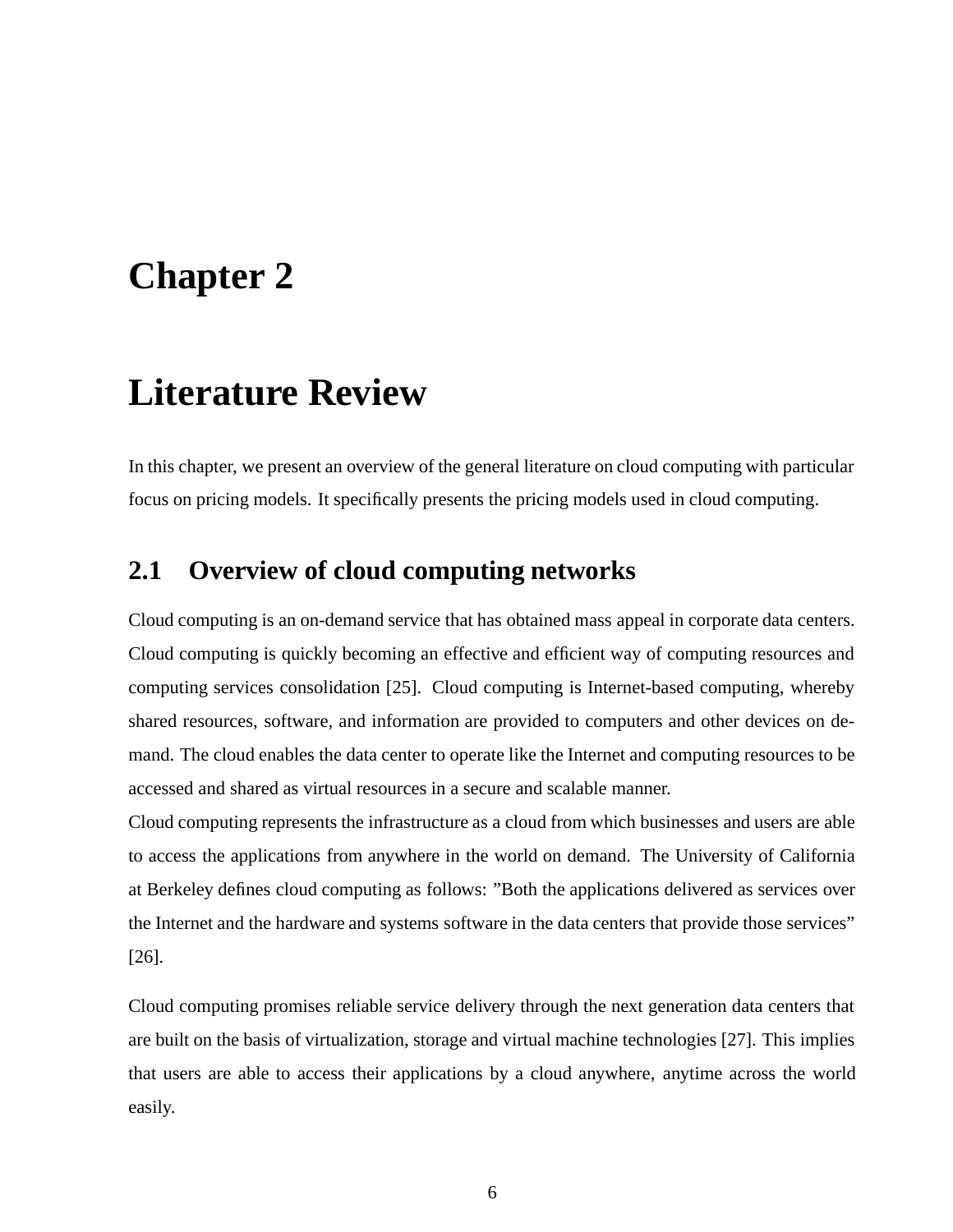The ability of organizations to tap into computer applications and other software via the cloud and thus free themselves from building and managing their own technology infrastructure seems potentially irresistible. Some companies providing cloud services have been growing at doubledigit rates despite the recent economic downturn [27].

#### **2.1.1 Service models of cloud computing**

Cloud computing providers offer their services according to three fundamental models [28]: Infrastructure as a service (IaaS), platform as a service (PaaS), and software as a service (SaaS). Figure 2.2 shows cloud computing logical diagram.



Figure 2.1: Cloud computing service model. Adopted [29]

#### 1. **Platform as a Service:**

Is a paradigm for delivering operating systems and associated services over the Internet without downloads or installation [30]. Platform as a Service (PaaS) provides computational resources through the platform such as Operating System. PaaS is a proven model for running applications without the hassle of maintaining the hardware and software infrastructure at your company. A PaaS provider hosts the hardware and software on its own infrastructure. PaaS is built upon the principals of Infrastructure as a Service by providing an environment where applications can be built and deployed in a secure, rapid and high quality manner. PaaS eliminates the hardware dependency and capacity concerns. However, the consumer does not manage or control the underlying cloud infrastructure including network, servers, operating systems, or storage, but has control over the deployed applications and possibly configuration settings for the application-hosting environment.

#### 2. **Infrastructure as a Service:**

The core computing resources are hardware and software components. They lay the founda-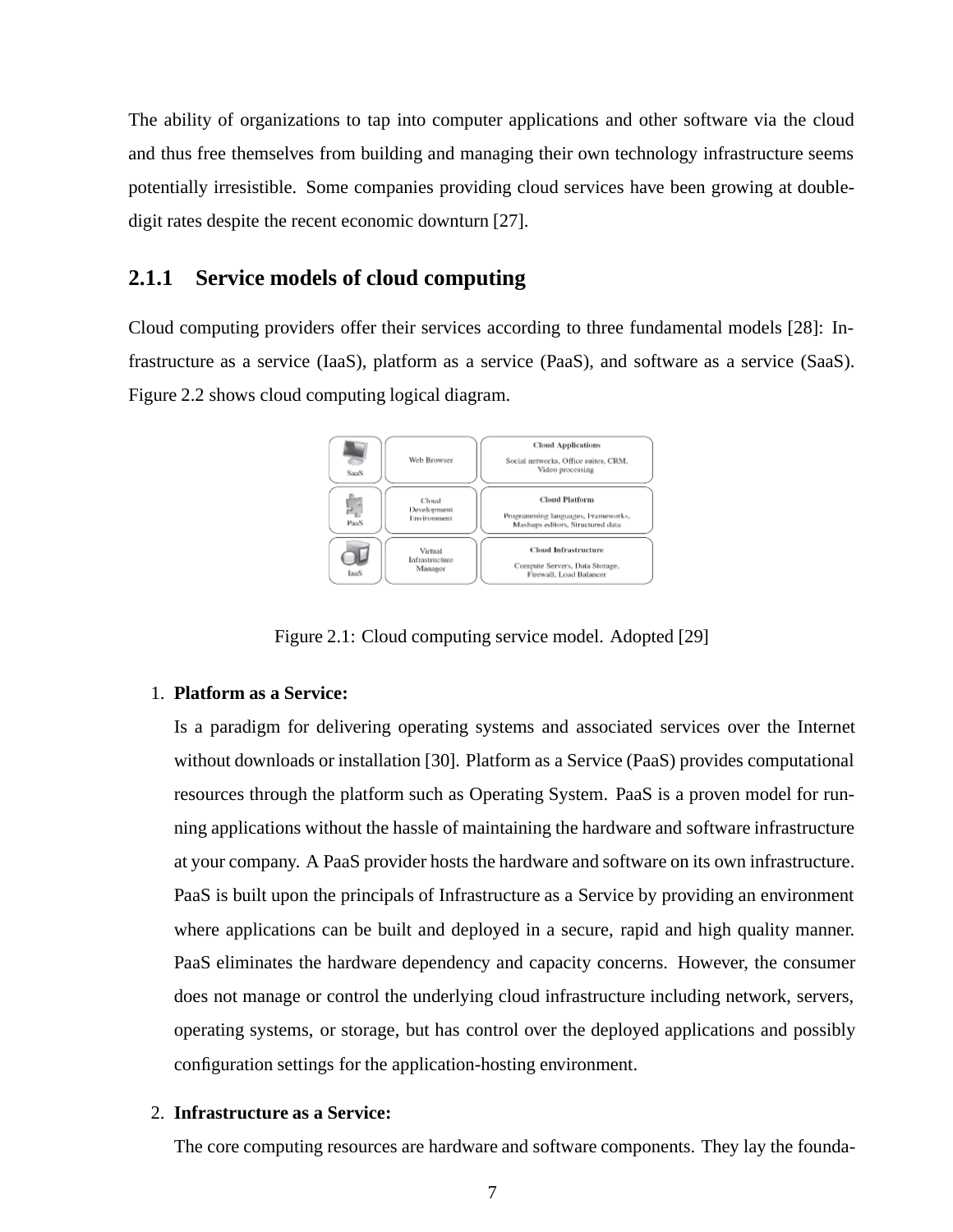tions of every computing infrastructure [30]. This model involves outsourcing the equipment used to support operations, including storage, hardware, servers and networking components. The capability provided to the consumer is to provision processing, storage, networks, and other fundamental computing resources where the consumer is able to deploy and run arbitrary software, which can include operating systems and applications. The consumer does not manage or control the underlying cloud infrastructure but has control over operating systems, storage, and deployed applications; and possibly limited control over some selected networking components (e.g., host firewalls). Amazon Elastic Computing Cloud (EC2) is the leading Infrastructure as a Service (IaaS) provider [31]. Amazon Elastic Compute Cloud (Amazon EC2) is a web service that provides resizable compute capacity in the cloud.

#### 3. **Software as a Service:**

SaaS is a software distribution model in which applications are hosted by a vendor or service provider and made available to customers over a network, typically the Internet. Software as a service (SaaS) allows users to connect to and use cloud-based applications over the Internet. Common examples are email, calendaring, and office tools (such as Microsoft Office 365). SaaS is the most basic form of cloud computing [5]. It includes implementation of specific business functions, customized business applications, etc. The major benefit of SaaS is that there is no licensing risk involved and no version compatibility issue. SaaS reduces the hardware costs as well. Customers pay for the software and the underlying infrastructure and does not require technical know-how. In this model, the customer does not manage or control the underlying cloud infrastructure including network, servers, operating systems, storage, or even individual application capabilities, except limited user-specific application configuration settings.

#### **2.1.2 Deployment Models**

Cloud computing consists of four deployment models [28]:

1. *Public cloud:* In this case, the cloud infrastructure is provisioned for open use by the general public. It may be owned, managed, and operated by a business, academic, or government organization, or some combination of them. In this case the cloud exists on the premises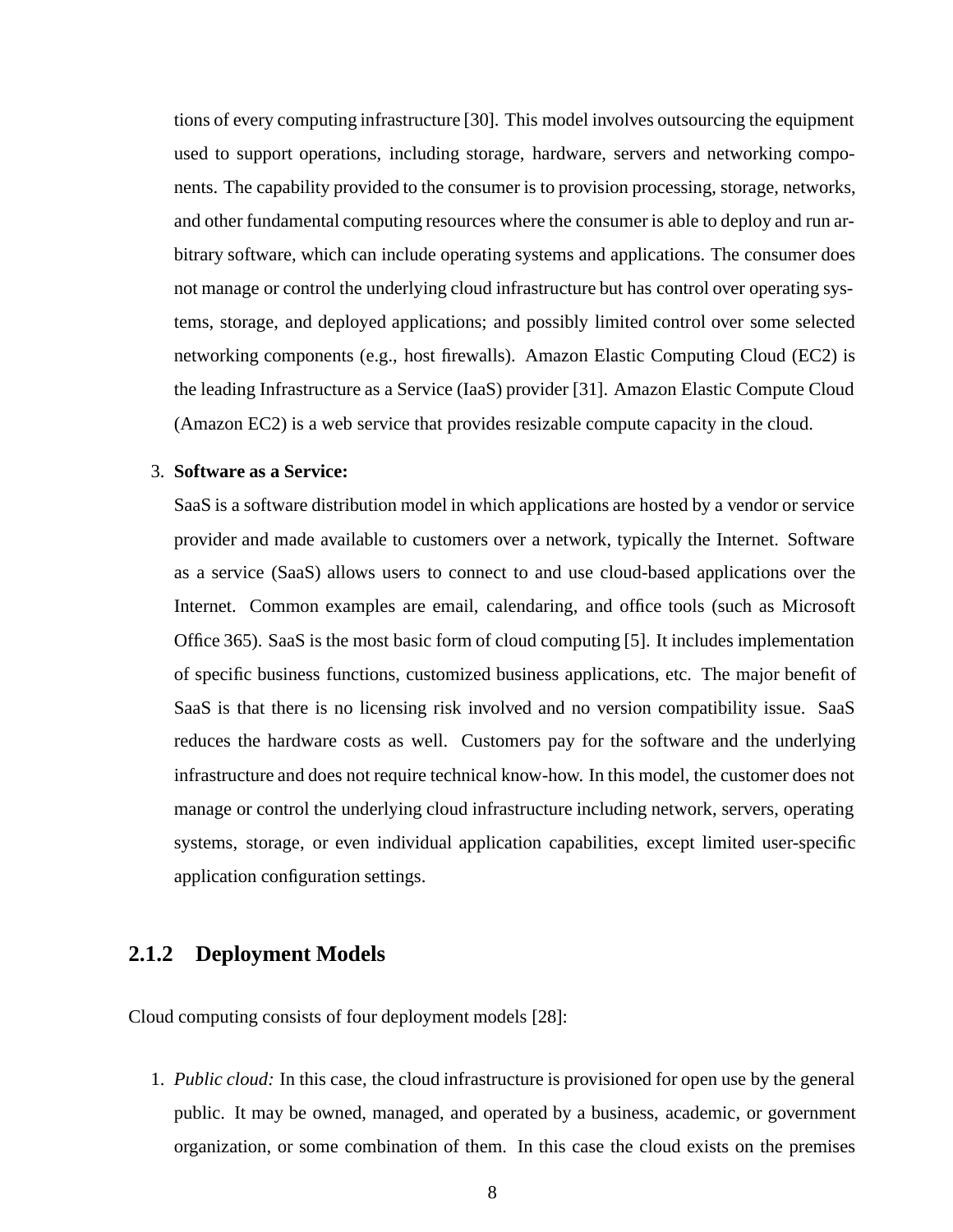of the cloud provider. In public clouds, resources are offered as a service, usually over an Internet connection, for a pay-per-usage fee. Users can scale their use on demand and do not need to purchase hardware to use the service. Public clouds are available to the general public or large organizations, and are owned by a third party organization that offers the cloud service [32]. Examples of public cloud include: Amazon AWS, Google Apps, Salesforce.com, Microsoft BPOS, and Microsoft Office 365.

- 2. *Hybrid cloud:* Hybrid clouds are more complex than the other deployment models, since they involve a composition of two or more clouds (private, community, or public). Each member remains a unique entity, but is bound to others through standardized or proprietary technology that enables application and data portability among them [33]. A hybrid cloud is a composition of at least one private cloud and at least one public cloud. A hybrid cloud is typically offered in one of two ways: a vendor has a private cloud and forms a partnership with a public cloud provider, or a public cloud provider forms a partnership with a vendor that provides private cloud platforms [34].
- 3. *Private cloud:* In this case, the cloud infrastructure is provisioned for exclusive use by a single organization comprising multiple consumers (e.g., business units). It may be owned, managed, and operated by the organization, a third party , or some combination of them, and it may exist on or off the premises. Traits that characterize private clouds include the ring fencing of a cloud for the sole use of one organization and higher levels of network security. They can be defined in contrast to a public cloud which has multiple clients accessing virtualised services which all draw their resource from the same pool of servers across public networks. Private cloud services draw their resource from distinct pool of physical computers that may be hosted internally or externally and may be accessed across private leased lines or secure encrypted connections via public networks.
- 4. *Community cloud:* Here the cloud infrastructure is provisioned for exclusive use by a specific community of consumers from organizations that have shared concerns (e.g., mission, security requirements, policy, and compliance considerations). Community cloud is similar to a private cloud, but the infrastructure and computational resources are exclusive to two or more organizations that have common privacy, security, and regulatory considerations, rather than a single organization [32]. Community cloud may be owned, managed, and operated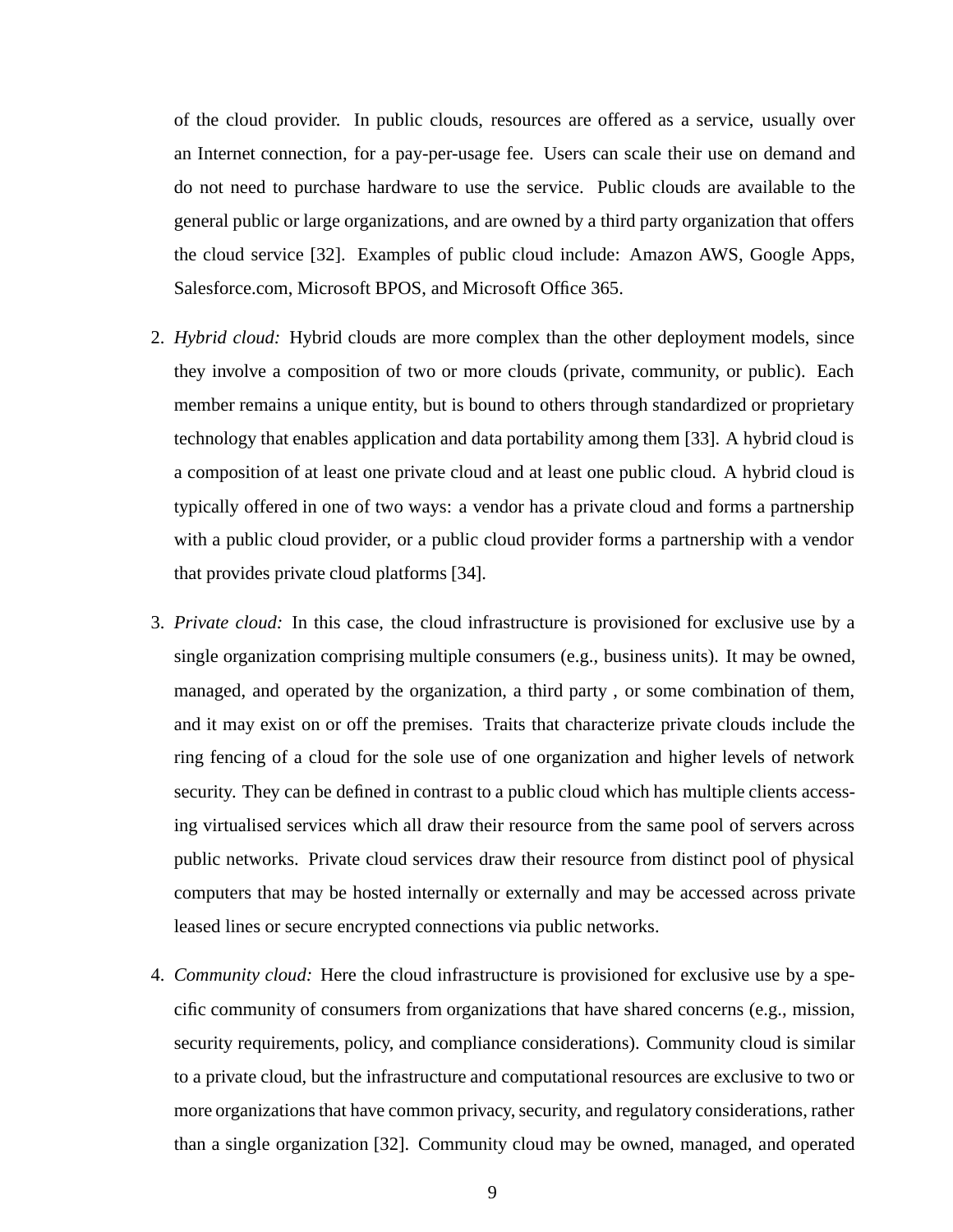by one or more of the organizations in the community, a third party, or some combination of them, and it may exist on or off the premises.

### **2.2 Pricing Models in Cloud Computing**

Pricing is an important factor for the company which provides cloud services because it affects the clients directly and the organization profit. The price also has a major impact in economic aspect, where key concepts such as fairness and competitive pricing in a multi-provider marketplace affect the actual pricing [35]. Each provider has a scheme for calculating the price for the cloud services offered for clients. The provider's goal is to have a greater benefit, while each client's goal is to have the maximum service for low price. Therefore, satisfying both parties requires an optimal pricing scheme. The price charged is one of the most important metrics that a service provider can control to encourage the usage of its services [36]. According to Weinhardt et al., [7] cloud computing success can be obtained only by developing adequate pricing techniques. How the price is set affects customer behavior, loyalty to a provider, and the organization's success. The price determined for a service or product must consider the manufacturing and maintenance costs, market competition, and how the customer values the service or product offered [37]. Therefore, developing an appropriate pricing model will help achieve higher revenues.

The following are the most pertinent factors that influence pricing in cloud computing [38, 36, 39]:

- 1. QoS. This is the set of technologies and techniques offered by the service provider to enhance the user experience in the cloud, such as data privacy and resource availability. The better QoS offered, the higher the price will be.
- 2. Age of resources. This is the age of the resources employed by the service provider. The older the resources are, the lower the price charged will be. This is because resources can sustain wear over time, which reduces their financial value.
- 3. Initial costs. This is the amount of money that the service provider spends annually to buy resources.
- 4. Lease period. This is the period in which the customer will lease resources from the service provider. Service providers usually offer lower unit prices for longer subscription periods.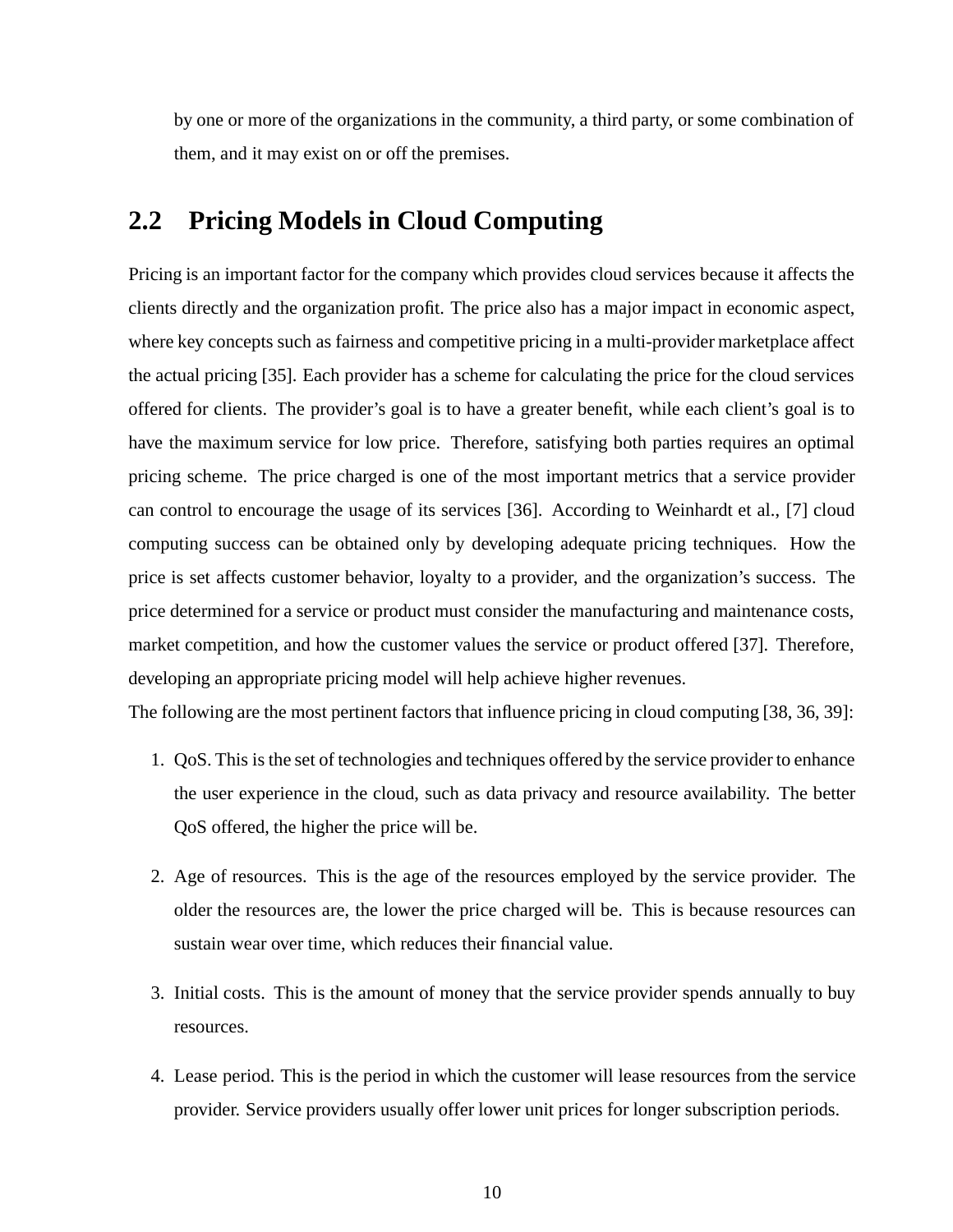5. Cost of maintenance. This is the amount of money that the service provider spends on maintaining and securing the cloud annually.

#### **2.2.1 Cloud computing pricing approaches**

Cloud computing pricing describes the process by which the price is determined.

| <b>Fixed Price regardless</b><br>of volume        | Fixed fee + per<br>unit price | Assured purchase volume<br>+ per unit price rate |  |  |
|---------------------------------------------------|-------------------------------|--------------------------------------------------|--|--|
| Per unit rate with<br>Per unit price<br>a ceiling |                               |                                                  |  |  |
| QoS                                               |                               |                                                  |  |  |
| Integrity of                                      | <b>Availability</b>           | Privacy                                          |  |  |
| service provider                                  | Security                      | Scalability                                      |  |  |
| <b>Utilization Period</b>                         |                               |                                                  |  |  |
| Perpetual                                         | Subscription                  | Pay per use                                      |  |  |

Figure 2.2: Aspects of Cloud Computing. Adopted [37]

The most common pricing approaches include the following [40]:

- 1. Fixed price regardless of volume: The fixed price regardless of volume charges the customer a fixed price regardless of the volume of the service or product utilized.
- 2. Fixed price plus per-unit rate: The fixed price plus per-unit charges the customer a fixed price plus a unit rate.
- 3. Assured purchase volume plus per-unit price rate: In the assured purchase volume plus perunit price rate, the customer pays a fixed price for a certain quantity. If the customer's utilization exceeds that quantity, the customer has to pay a fixed rate per unit for the extra utilization.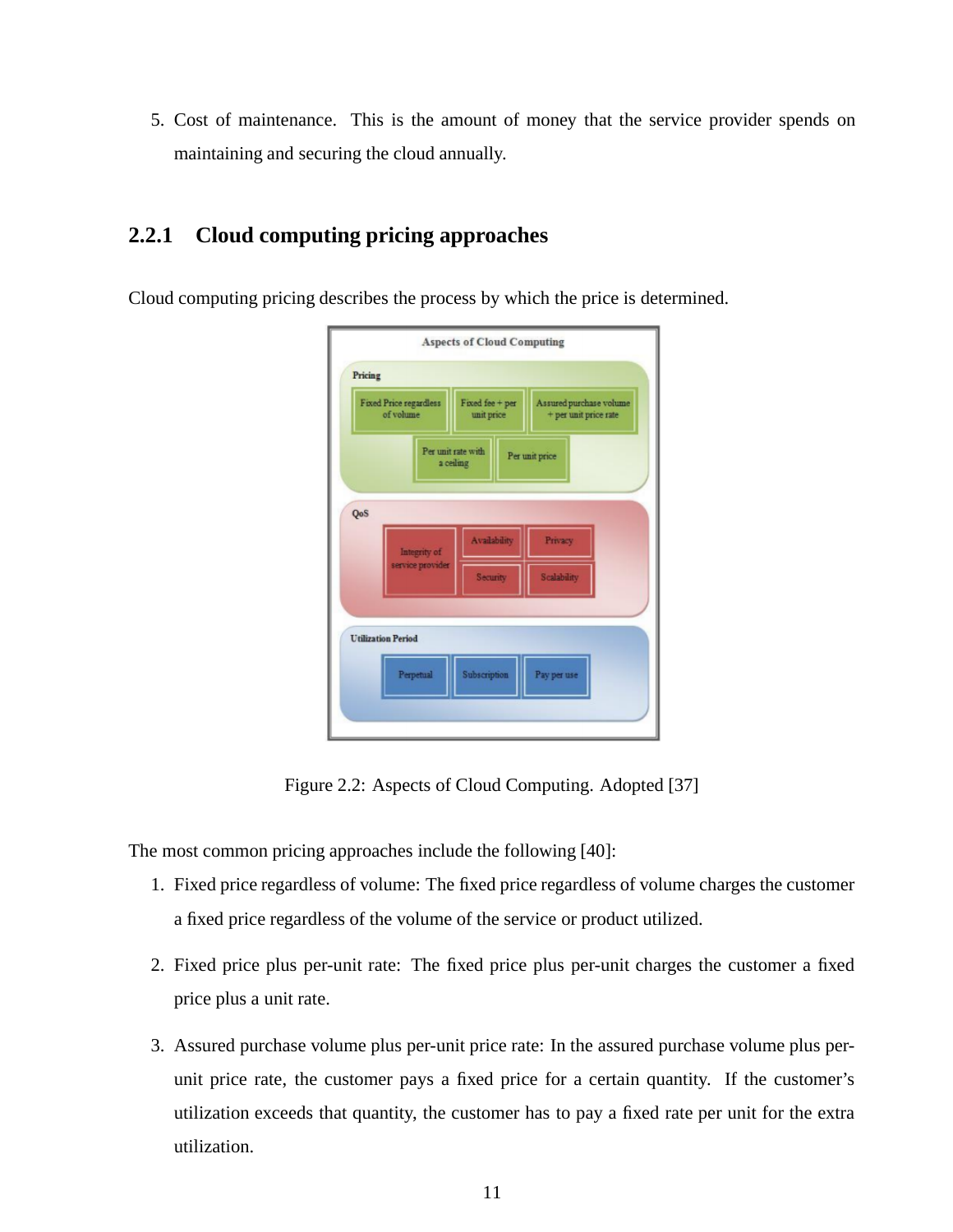- 4. Per-unit rate with a ceiling: In the per-unit rate with a ceiling approach, the customer pays the per-unit rate up to a certain limit. The provider will not charge the customer above that limit.
- 5. Per-unit price: In the price per unit approach, the customer is charged a different price per unit.
- 6. The quality of service (QoS) describes the requirements for what a service provider should provide to his customers. These requirements include the availability of service, security, privacy, scalability, and integrity of the service provider. If the service provider ensures that these requirements are maintained at a high level, the quality of the service offered will increase.
- 7. The utilization period can be defined as the period in which the customer has the right to utilize the provider services based on Service Level Agreements between the two parties.

Different service providers employ different schemes and models for pricing. However, the most common model employed in cloud computing include:

#### 1. **Fixed Pricing**

Fixed pricing includes pricing mechanism as pay-per-use pricing, subscription and list price/menu price[39]. Amazon, considered the market leader in cloud computing, utilizes such a model by charging a fixed price for each hour of virtual machine usage [41]. The "pay-as-you-go" model is also implemented by other leading enterprises such as Google App Engine[42] and Windows Azure[43].

- 2. **Pay for resources** Another common scheme employed by leading enterprises is the "pay for resources" model. A customer pays for the amount of bandwidth or storage utilized and pays in advance for the services he is going to receive for a pre-defined period of time.
- 3. **Pay-per-use** In this model, users only have to pay for what they use. Customer pays in function of the time or quantity he consumes on a specific service. Pay-per-use makes users aware of the cost of doing business and consuming a resource. Jaatmaa*et al.*[44] emphasized that a "pay-per-use" pricing mechanism is regarded as the key characteristic of cloud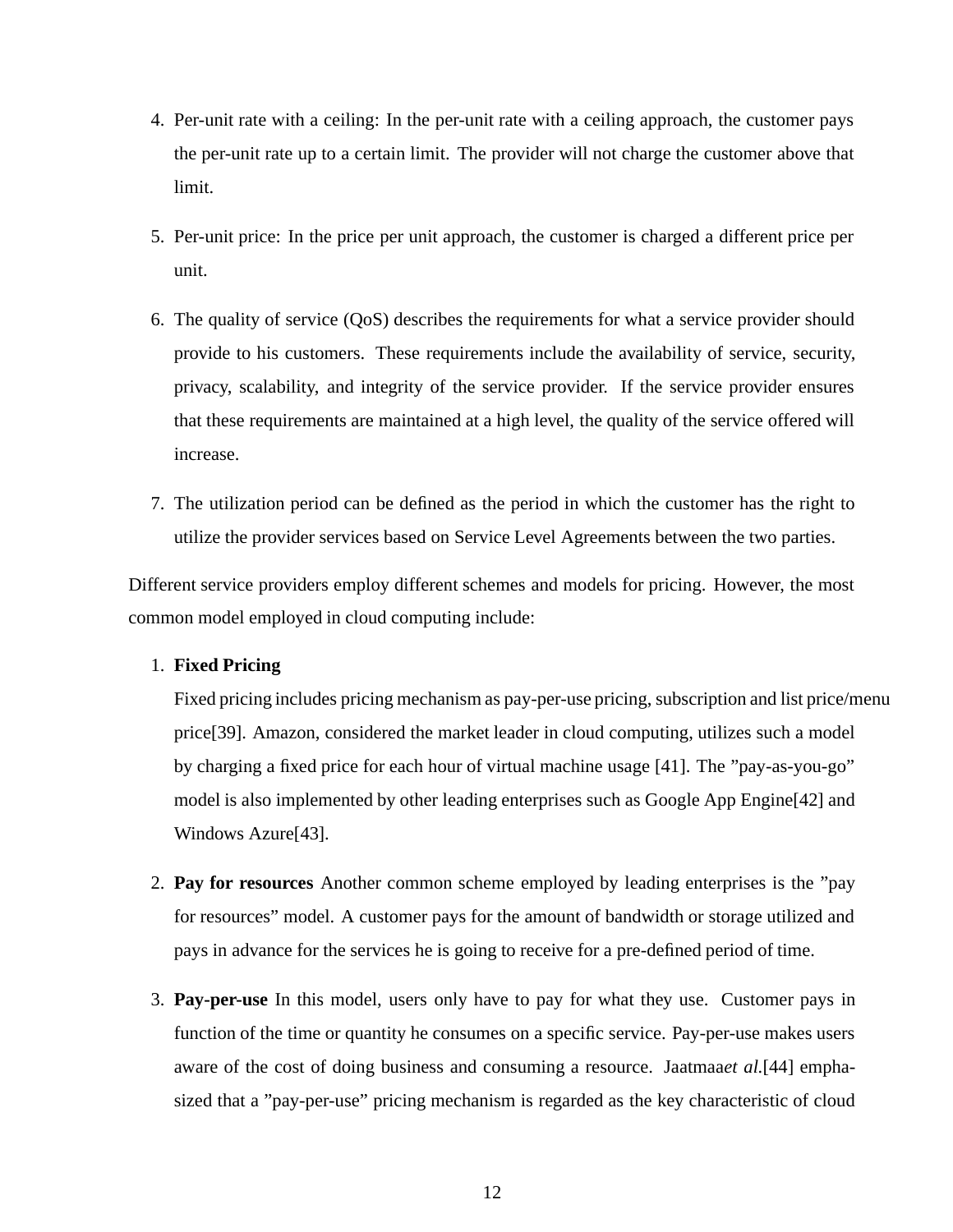computing pricing. The study found that pay-per-use pricing significantly changed the risksharing model between the service provider and the customer as the customer's commitment decreased.

4. **Dynamic pricing scheme** Mihailescu *et al.*[45] proposed the dynamic pricing scheme for federated clouds, in which resources are shared among the various service providers in cloud computing. Federated clouds are implemented for improving the reliability and scalability for both service provider and end users. End users in the federated environment are assumed to be capable of both buying and selling resources. As compared to fixed prices, the dynamic pricing that reflects the real-time supply demand relationship represents a more promising charge strategy that can better exploit user payment potentials and thus larger profit gains at the cloud provider[46].

#### **2.3 Homogeneous multiserver systems**

Most of the traditional computing processors were homogenous meaning that they had the same characteristics[47]. Homogenous processing environments were overwhelmed by the increasing work load which led to the evolution of heterogeneous processing environments. These have different characteristics for the same processor unlike the homogenous processors. The following conditions should be satisfied for a system to be considered as homogeneous [47]:

- 1. The hardware or processor ensures the same storage representation.
- 2. The software module (operating system, compiler, compiler options) on each processor also guarantees the same storage representation.

Homogeneous servers have the same server speed which makes the service rate to be constant, and therefore the load depends on the arrival rate only, on the other hand heterogeneous servers have variable service rates that make the load to depend on both the service rate and arrival rate. In addition, the requirements for a homogeneous computing environment are rigorous and are frequently not met in networks of workstations, even when each computer in the network is the same model. On the other hand, heterogeneous multiserver system exhibits reduced execution time for several tasks with overall increase in performance. Although cloud computing infrastructure assumes homogeneous data centers, the investigation of queueing systems with heterogeneous servers is called for because many queueing systems arise in practice and work at different speeds[46].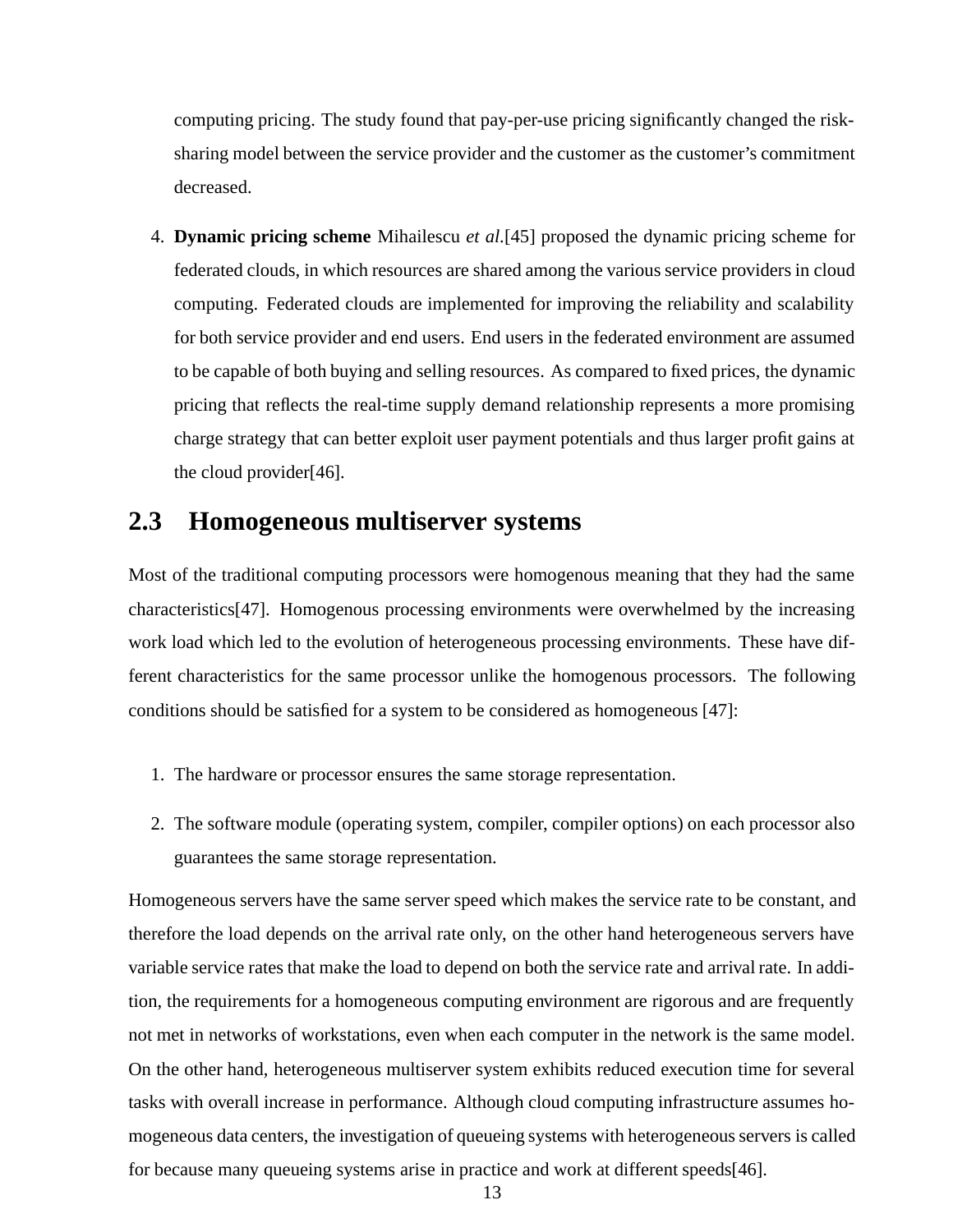#### **2.4 Heterogeneous multiserver systems**

Heterogeneous computing refers to those systems that make use of different types of computational units. The computational unit can be a general-purpose processor, a special-purpose processor, or a co-processor. Cloud server systems consist of heterogeneous servers (which means service rate of all servers can be different) because failed or misbehaved servers of a multi-server system are replaced by new and more powerful ones that cause systems to be heterogeneous. The need for increased heterogeneity in the computing systems is partially as the need for high-performance, highly reactive systems that interact with other environments too [47].

## **2.5 Research gap**

Determining what a service provider will receive from an end user in exchange for their services is important. Pricing is considered a critical factor for organizations offering services or products[48]. The price determined for a service or product must consider the manufacturing costs, maintenance costs, market competition, and how the customer values the service or product offered[37]. Hence, developing an appropriate pricing model is important in achieving higher revenues.

Yeoa et al.[49] described the difference between fixed and variable prices. Fixed prices were easier to understand and more straightforward for users. However, fixed pricing could not be fair to all users because not all users had the same needs. Their study proposed charging variable prices with advanced reservation. Charging variable pricing with advanced reservation would let users know the exact expenses that are computed at the time of reservation even though they were based on variable prices. The advantage of advanced reservations is that users can not only know the prices of their required resources in the future but are also able to guarantee access to future resources to better plan and manage their operations.

Mihailescu *et al.*[45] introduced a dynamic pricing scheme for federated clouds, in which resources are shared among many cloud service providers. The authors carried out simulations to determine the efficiency of this approach by comparing it to a fixed pricing scheme. They found that dynamic pricing achieved better average performance with increasing buyer welfare and numbers of successful requests. However, fixed pricing achieved better scalability in the case of high demand in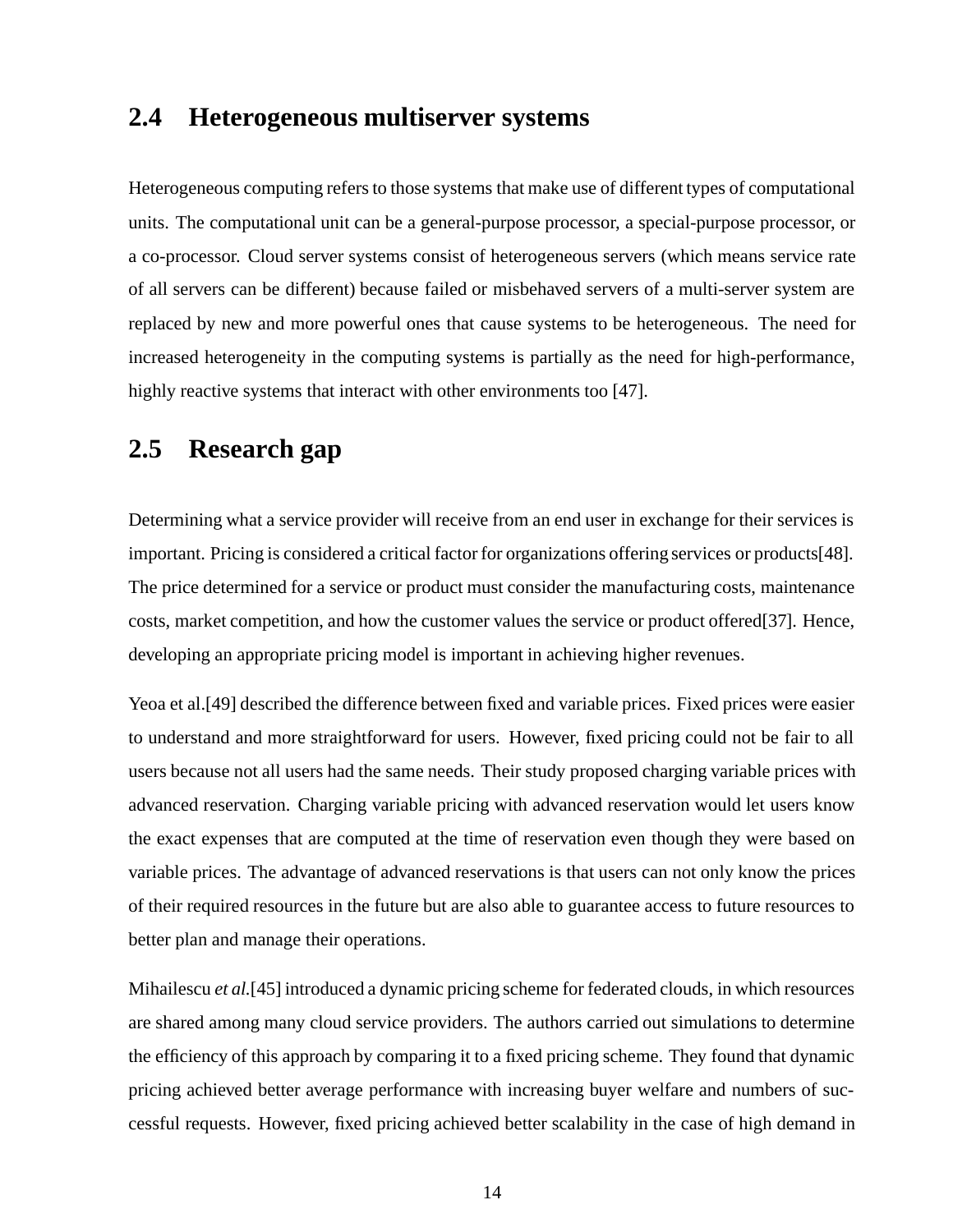the market.

Wang *et al.* [50] developed two distributed algorithms for the net profit optimization: Net Profit Optimization for Divisible jobs (NPOD), and Net Profit Optimization for Indivisible Jobs (NPOI). An indivisible job is a job that cannot be interrupted, while a divisible job is one that can be interrupted. The authors proved via simulations that the two algorithms can increase revenues and reduce electricity costs by comparing it to the Largest Job First (LJF) algorithm. However, the authors assumed that the servers at all data centers were homogenous, which does not depict the real cloud server deployment scenarios. The disadvantage of homogeneous multiserver system is that it exhibits increased execution time for several tasks with overall reduction in performance.

Cao *et al.*[10] proposed an optimal multiserver configuration for a cloud computing environment. The pricing mechanism proposed is biased towards the service provider and aims to increase the service provider's revenues[10]. In addition all servers are assumed to be homogeneous which does not depict realistic cloud deployment scenarios.

In an effort to maximize revenue, Feng *et al.*[13] scheduled the Cloud resources among different service instances adaptively based on the dynamically collected information. In the study, each service instance, a virtual machine associated with a user, is modeled as a FIFO (First In First Out) M/M/1/FIFO queue system. The authors proposed two customer-oriented pricing mechanisms; Mean Response Time (MRT) and Instant Response Time (IRT), in which the customers are charged according to achieved service performance in terms of mean response time. The optimal number of servers required to maximize profit was obtained. However, the multiserver system is assumed to be homogeneous.

In an effort to accurately model practical deployment scenarios of cloud servers, Nansamba et al.[21] proposed a pricing model for heterogeneous cloud computing servers based on response time and slowdown. The authors observed that heterogeneous multiserver system generated more revenue than homogeneous multiserver system. However, this study assumed that customers have the same type of application and therefore served using First In First Out policy. The assumption of same type of application heavily constraints the performance and utilization of computing systems since requests are processed upon arrival even if they are delay-tolerant.

Table 2.1 shows a summary of the research gap.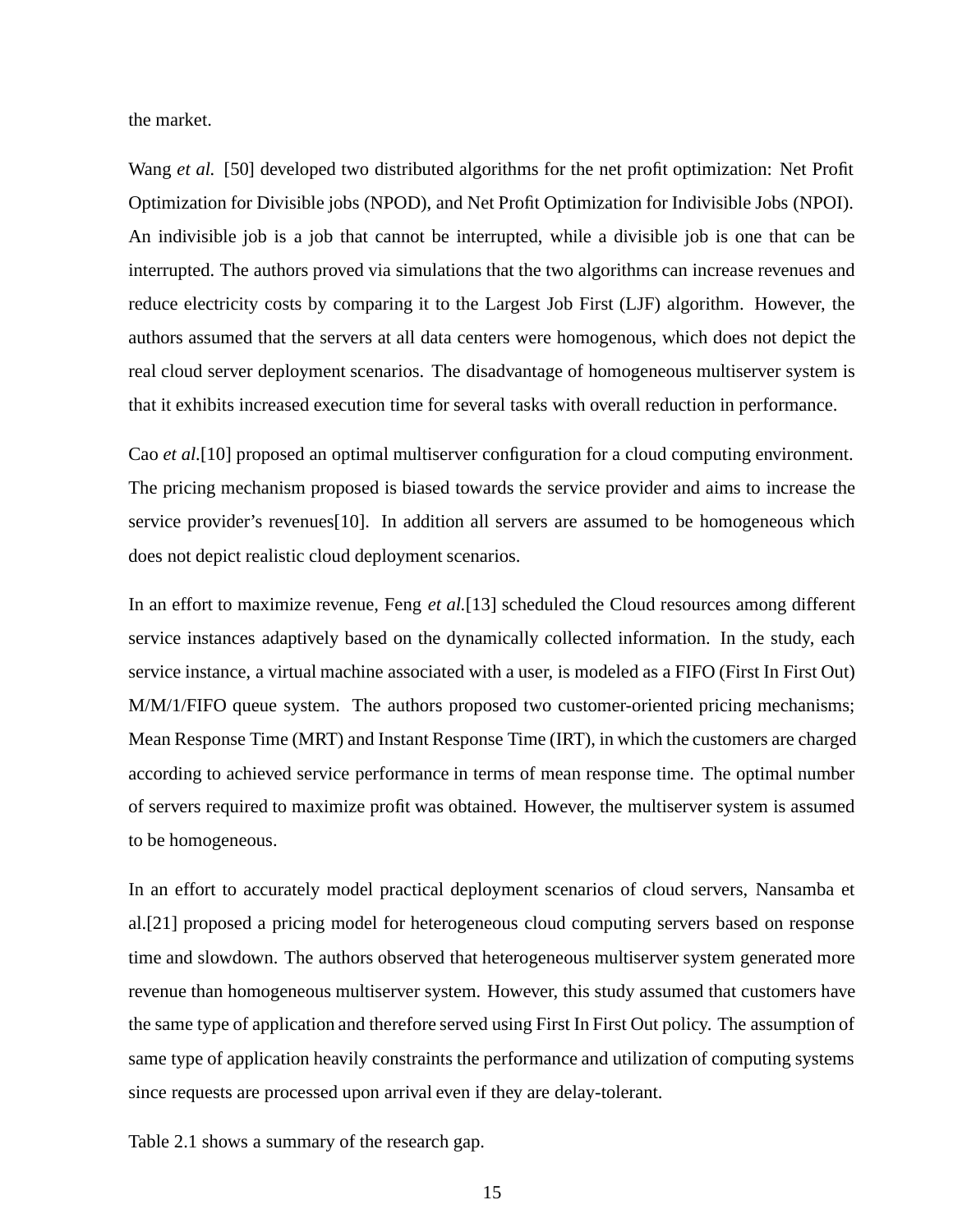| Author                  | Pricing model             | Type of Servers | Type of Service        |
|-------------------------|---------------------------|-----------------|------------------------|
| Wang <i>et al.</i> [50] | Distributed algorithms    | Homogeneous     | Same for all traffic   |
| Cao et al. $[10]$       | Service provider oriented | Homogeneous     | Same for all traffic   |
| Feng <i>et al.</i> [13] | Customer-oriented         | Homogeneous     | Same for all traffic   |
| Nansamba et al. [21]    | Service provider-oriented | Heterogeneous   | Same for all traffic   |
| Proposed                | Service provider-oriented | Heterogeneous   | Differentaited service |

Table 2.1: Summary of research gap

#### **2.5.1 Pricing model for heterogenenous multiserver systems**

The heterogeneous multiserver system consists of servers with different capabilities in terms of general-purpose processor, special-purpose processor, or a co-processor. The heterogeneous multiserver system can be modeled using the  $M/M_i/m$  queue system [21]. In this case the first M denotes Markovian and represents Poisson arrivals into systems,  $m_i$  represents the service rates for servers  $i = 1, 2, ..., m$ . The service rates are exponentially distributed and variable, and depends on the state  $i$  in which the system is. The allocation policy in the system is FIFO. The service rate can be defined as shown in equation 2.1.

$$
\mu_{i} = \begin{cases}\n0 & i = 0 \\
\mu_{1} & i = 1 \\
\mu_{1} + \mu_{2} & i = 2 \\
\vdots \\
\mu_{1} + \mu_{2} + \ldots + \mu_{m} & i \geq m\n\end{cases}
$$
\n(2.1)

In this case,  $\mu_1 \ge \mu_2 \ge \ldots \mu_m$ . Equation 2.2 can be formulated in two ways when the system contains less than m jobs, in which  $\mu_i$  is a variable and when there are m or more jobs in the system, in which case  $\mu_i$  is a constant.

Define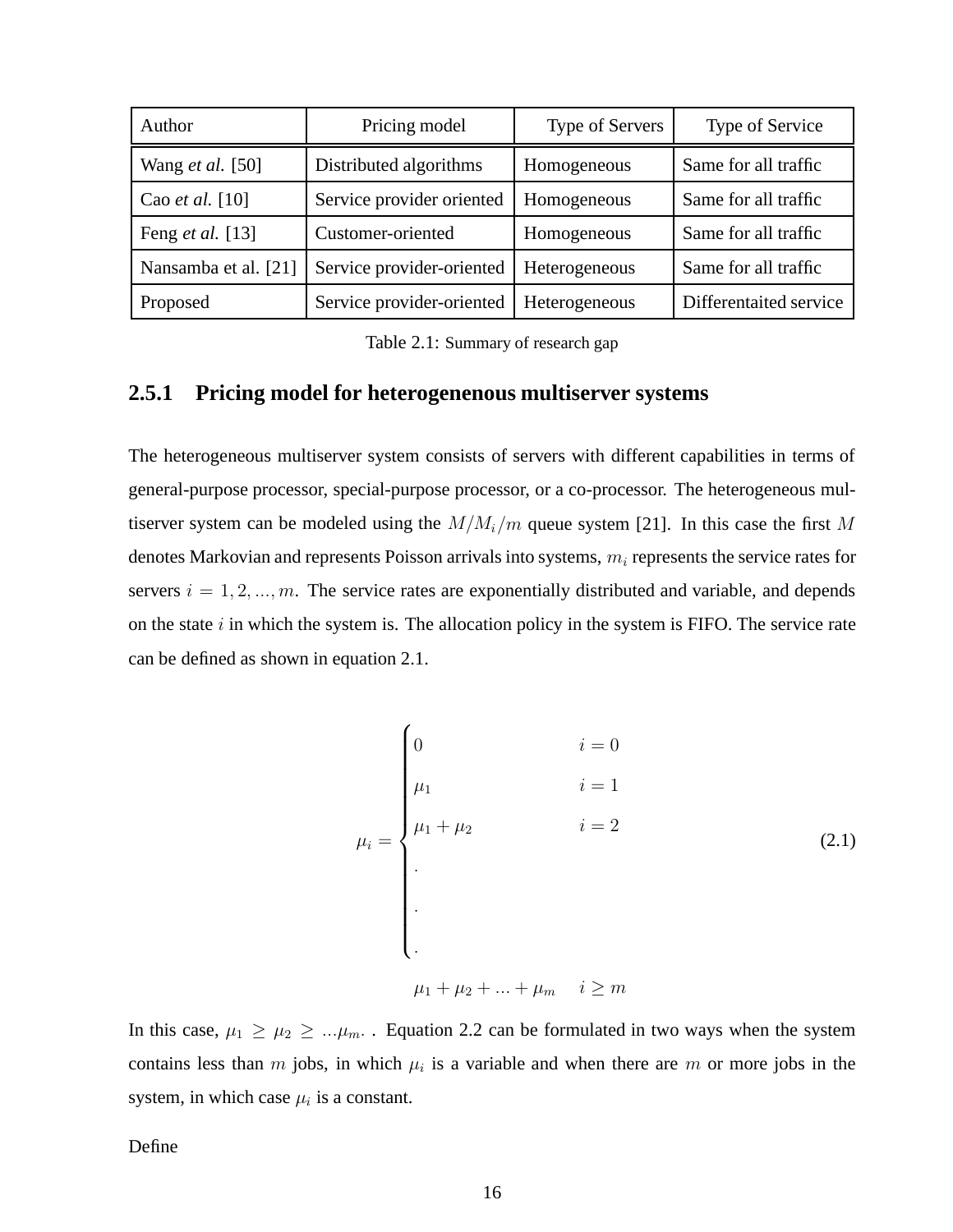$$
m_i = \begin{cases} \sum_{j=1}^i \mu_j & i < m \\ & m_m = \sum_{j=1}^m \mu_j & i \ge m \end{cases} \tag{2.2}
$$

When  $i = 1$ , the system is in state 1 and there is 1 job present in the system and only one server is processing the work (this server is assumed to be the fastest).

When  $i = 2$ , the system is in state 2 and there are 2 jobs present in the system and two servers are processing the work (the two servers are assumed to be the fastest). The mean revenue  $G$  brought by a service provision is

$$
G = a \left( \frac{P_o.(m_m)^m . \rho^{(m+1)}}{(\pi_{j=1}^m m_j) . (1 - \rho)^2} . \frac{1}{\lambda} \right)
$$
 (2.3)

where  $a$  is the service charge per unit amount of service, and  $P<sub>o</sub>$  is as given in equation 2.4.

$$
P_o^{-1} = \sum_{i=0}^{m-1} \left( \frac{\lambda^i}{\pi_{k=1}^i (\sum_{j=1}^k \mu_j)} \right) + \left( \frac{\lambda^m}{(1-\rho)\pi_{j=1}^m m_j} \right)
$$
(2.4)

Equation 2.3 represents the revenue generated from a multiserver heterogenous cloud computing system, however in real cloud computing environments, cloud customers have different type of applications (delay tolerant and delay sensitive) and hence cannot be serviced in the order in which requests arrive. Therefore, we propose to introduce queue management techniques that differentiates task execution via queue reordering to service latency-sensitive requests before serving delay-tolerant requests. In addition, we propose to charge the cloud users who are not willing to tolerate any delay in the completion of their jobs using a standard pricing model in the cloud market while cloud users who can tolerate some delay will be charged lower prices at the expense of delaying job completion time, the more delay a user can tolerate to complete its jobs, the lower the price charged.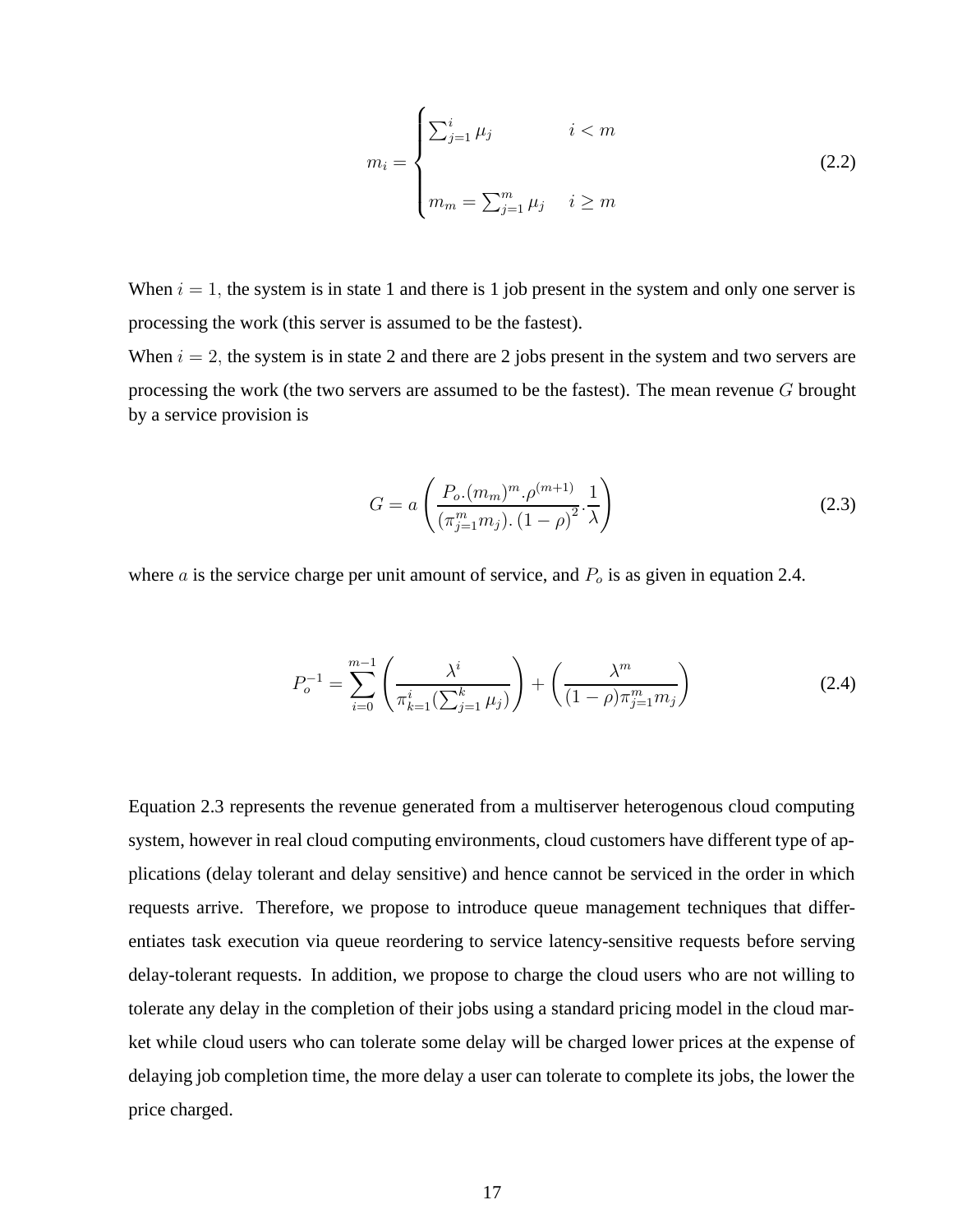## **Chapter 3**

# **Methodology**

This study proposes to use analytical methodology. Analytical methodology is a generic process combining the power of the Scientific Method with the use of formal process to solve any type of problem. An analytical model therefore is a set of computational algorithms or formulae used to analyze systems. Analytical models provide a faster and more computationally efficient methods of obtaining perfomance measures. Simulation on the other hand is the imitation of the operation of a real-world process or system over time. The act of simulating something first requires that a model be developed; this model represents the key characteristics or behaviors/functions of the selected physical or abstract system or process. The model represents the system itself, whereas the simulation represents the operation of the system over time. Therefore, we propose to use analytic models to analyse the proposed system.

### **3.1 Proposed allocation and pricing model**

A cloud service provider serves user's requests by using a multiserver system which is constructed and maintained by an infrastructure vendor and rented by the service provider. We consider a heterogeneous multiserver system where the service rate of servers is different. Customers submit service requests to a service provider, and the service provider serves the requests by using the multiserver system.

The servers are grouped into clusters depending on their speeds and each server can only join one cluster. Every service instance is mapped to a server cluster and each cluster is virtualized as a single machine.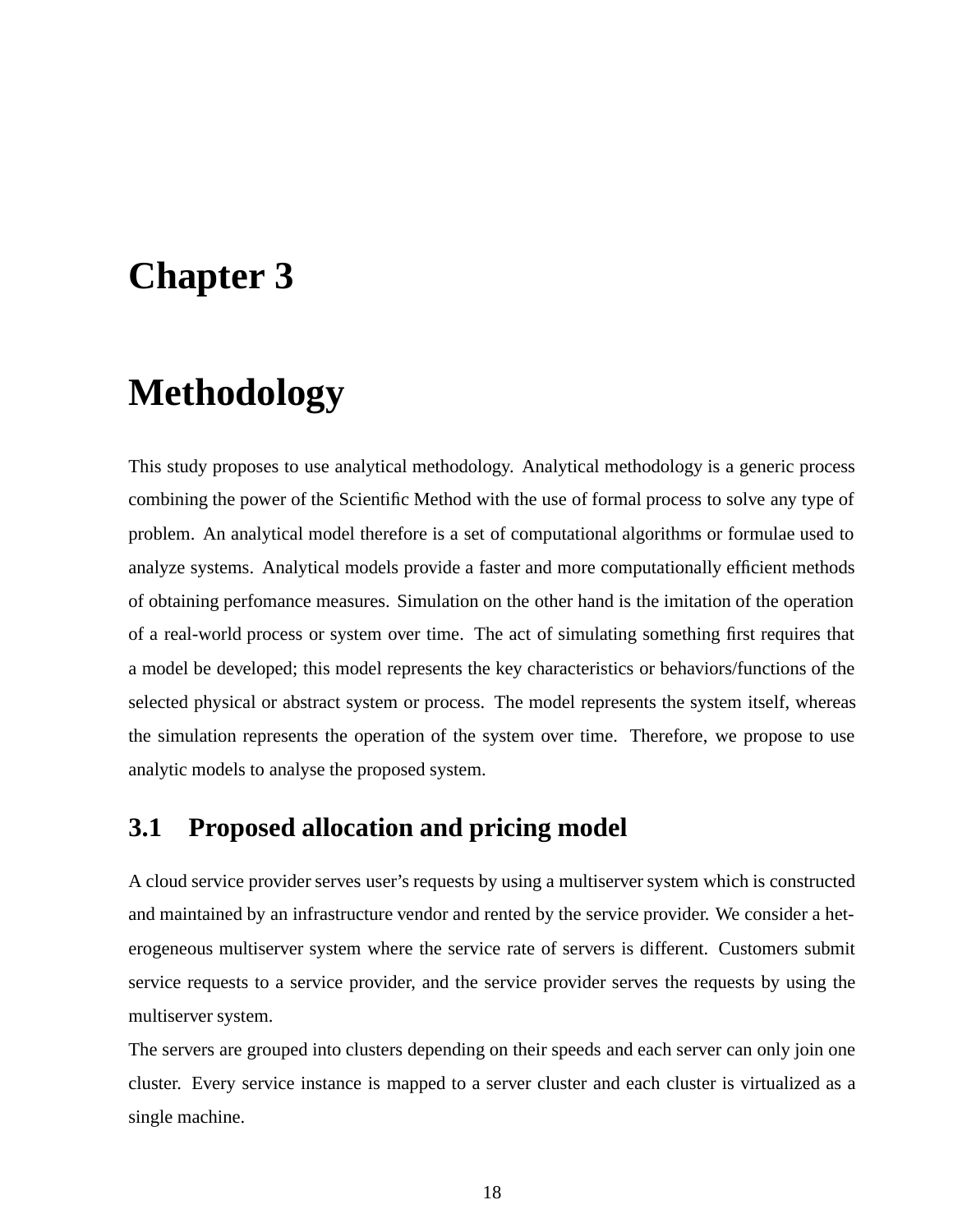In this model, requests arrive randomly into the system. Requests are classified into delay sensitive class and delay tolerant class and queued in their corresponding queues  $(Q_1 \text{ and } Q_2)$ . Delay sensitive requests are assigned the servers and served before the delay tolerant requests. The response time for each priority class is determined and it is upon which the price is charged. Algorithm 1 shows the pseudocode for the differentiated heterogeneous multiserver cloud computing system.

| <b>Algorithm 1</b> Pseudocode for the differentiated heterogeneous multiserver cloud computing system |
|-------------------------------------------------------------------------------------------------------|
| <b>Require:</b> Requests arrive randomly into the system                                              |
| <b>Require:</b> Requests are classified into differentiated classes                                   |
| <b>if</b> Request is delay sensitive then                                                             |
| Assign requests to queue $Q_1$ and give service immediately                                           |
| end if                                                                                                |
| <b>if</b> Request is delay tolerant then                                                              |
| Assign requests to $Q_2$ and give service when $Q_1$ is empty                                         |
| end if                                                                                                |
| <b>if</b> Request belongs to $Q_1$ then                                                               |
| Charge requests basing on mean response for $Q_1$                                                     |
| end if                                                                                                |
| <b>if</b> Request belongs to $Q_2$ then                                                               |
| Charge requests basing on mean response time for $Q_2$                                                |
| end if                                                                                                |

The charging model will be given as follows:

If the response time  $r$  to process a service request is less than  $T$  then the customer will pay an amount  $ar$ , where  $a$  is the service charge per unit amount of service, and  $T$  is the benchmark response time in the service level agreement. On the other hand, if the response time r to process a service request is longer than T then the customer will pay an amount  $ar(1-d)$ , where d indicates the degree of penalty incurred by the service provider for delaying the service. This is represented in equation 3.1.

$$
Cost = \begin{cases} ar, & r \le T \\ ar(1-d), & r > T \end{cases}
$$
 (3.1)

A cloud service provider serves user's requests by using a multiserver system which is con-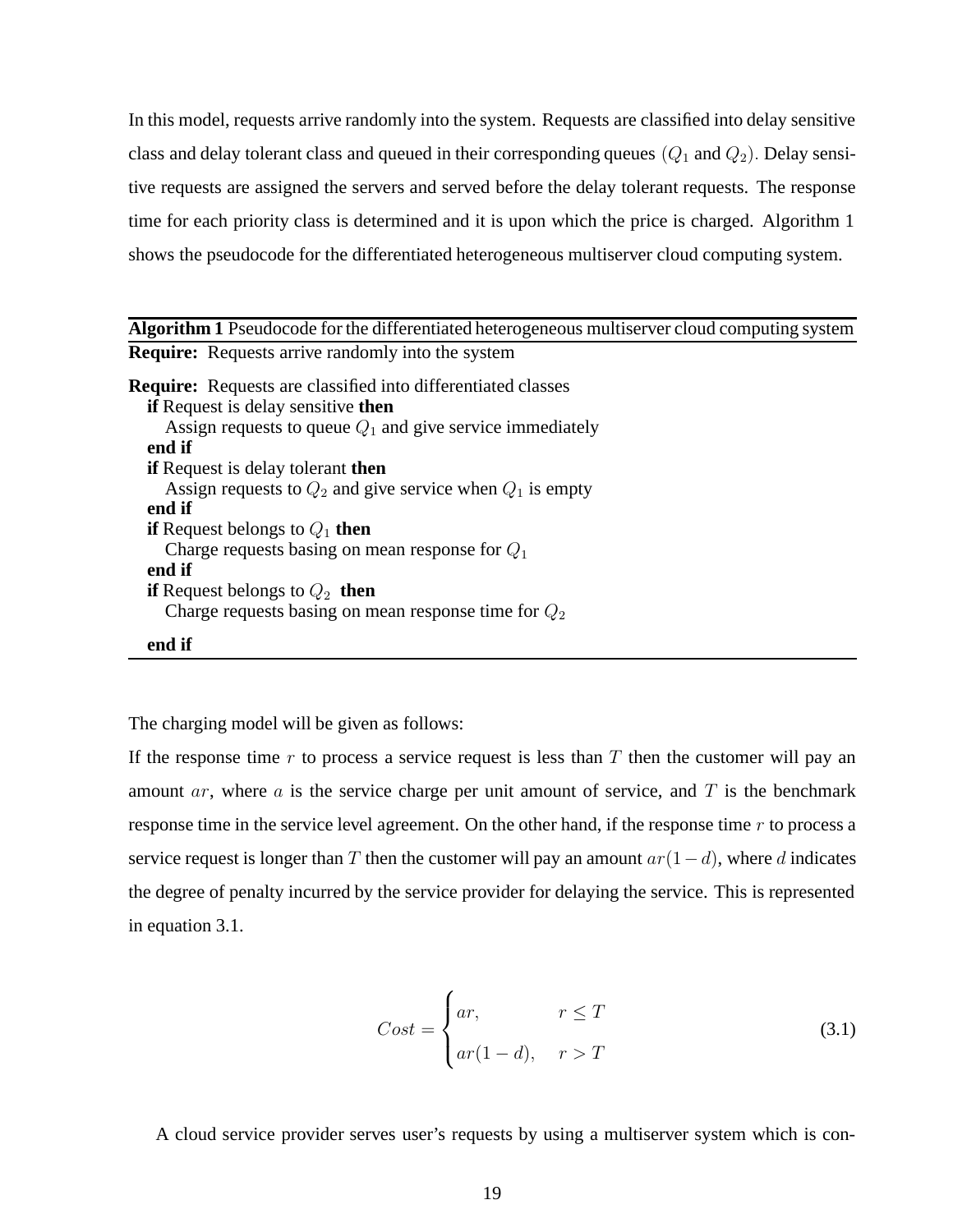structed and maintained by an infrastructure vendor and rented by the service provider. We consider a heterogeneous multiserver system where the service rate of servers is different. Customers submit service requests to a service provider, and the service provider serves the requests by using the multiserver system. The servers are grouped into clusters dynamically and each server can only join one cluster. Every service instance is mapped to a server cluster. Each cluster is virtualized as a single machine. A cloud computing service provider serves users' service requests by using a multiserver system, which is constructed and maintained by an infrastructure vendor and rented by the service provider. Examples are blade servers and blade centers where each server blade is a server, clusters of traditional servers where each server is an ordinary processor [52], [49], and multicore server processors where each server is a single core [51]. We refer to all these blades/processors/cores as servers. Users submit service requests to a service provider, and the service provider serves the requests on a multiserver system.

In addition, we consider a multiserver heterogeneous queueing system in which the arrivals follow a Poisson process with mean arrival rate  $\lambda$  and exponentially distributed inter arrival times. Poisson arrival rates are assumed since the requests into the servers are random and memoryless. Memoryless due to the fact that the arrival of the next request doesnot depend on the arrival of the past requests. The multiserver system maintains a queue with an infinite capacity. The multiserver system is treated as an  $M/M_i/m$  queueing system. The  $M/M_i/m$  queue model is used to derive the mean revenue brought by a service provision. There are m servers (i.e., blades/processors/cores) with different service rates (measured by the number of packets that can be executed per unit time)  $\mu_m$ ,  $(i = 1, 2, ..., m)$  for each of the m servers and the service times at each server follows exponential distribution. Each request requires exactly one server and delay sensitive tasks are served before delay tolerant tasks.

## **3.2 Model Metrics**

The model metric will be revenue. Revenue is the income generated. Revenue has been used in literature as a performance metric to evaluate the performance of different pricing schemes [10, 12]. The revenue will be expressed in terms of performance parameters like task mean response time. A service provider should keep the mean response time to a low level by providing enough servers and/or increasing server speed, and be willing to pay back to a customer in case the mean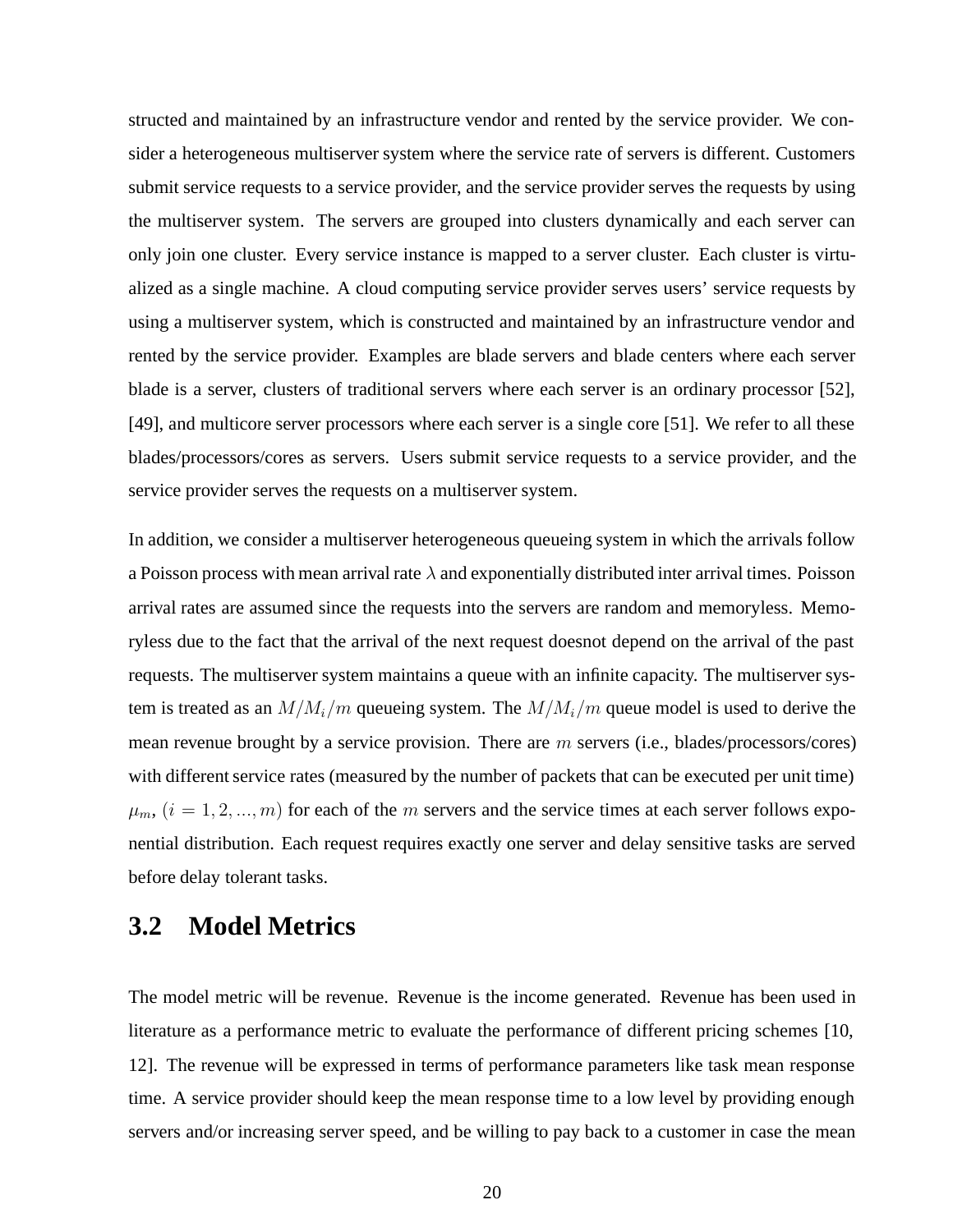slowdown exceeds certain limits.

## **3.3 Modeling process**

In modeling mean response time, we use queueing theory. Queueing models are suitable in a variety of environments ranging from common daily life scenarios to complex service and business processes, operations research problems, or computer and communication systems. Queueing theory has been extensively applied to evaluate and improve system behavior [13, 10]. Specifically, we shall use the  $M/M_i/m$  queue system, where M represents Poisson arrival with mean arrival rate  $(\lambda)$  per request with exponentially distributed inter arrival times. Poisson distribution best models random arrivals into systems. Poisson probability distribution is given in [11] as:

$$
P(x) = \frac{\lambda^x e^{-\lambda}}{x!}; \quad x = 0, 1, 2, \dots
$$
 (3.2)

where

x=number of arrivals in a specific period of time,

 $\lambda$  = average, or expected number of arrivals for the specific period of time,

 $e = 2.71828.$ 

 $M_i$  represents the service time for server i. The amount of time dedicated to each request on each server is exponentially distributed, with a service rate  $\mu_i$ , where  $i = 1, 2, 3, \dots, m$ . The number of parallel servers is  $m$ . On arrival requests are classified into delay sensitive and delay tolerant and placed into different queues. The queue discipline for each queue is First Come First Served. However, the delay sensitive requests are served before delay tolerant requests. The service intensity,  $\rho$  is defined as the ratio of arrival rate to the service rate,  $\rho = \lambda/\mu$ . The last m represents the number of servers.

Additionally we shall form the optimization problem of the profit generated. The optimization problem will be solved using Lagrange Multiplier Method. In doing this, we shall determine the number of servers that give maximum profit. In mathematical optimization, the method of Lagrange multipliers [53] is a strategy for finding the local maxima and minima of a function subject to constraints. The method of Lagrange multipliers is a powerful tool for solving this class of problems. The number of servers to ensure maximum profit for the service Provider-Oriented pricing model will then be determined.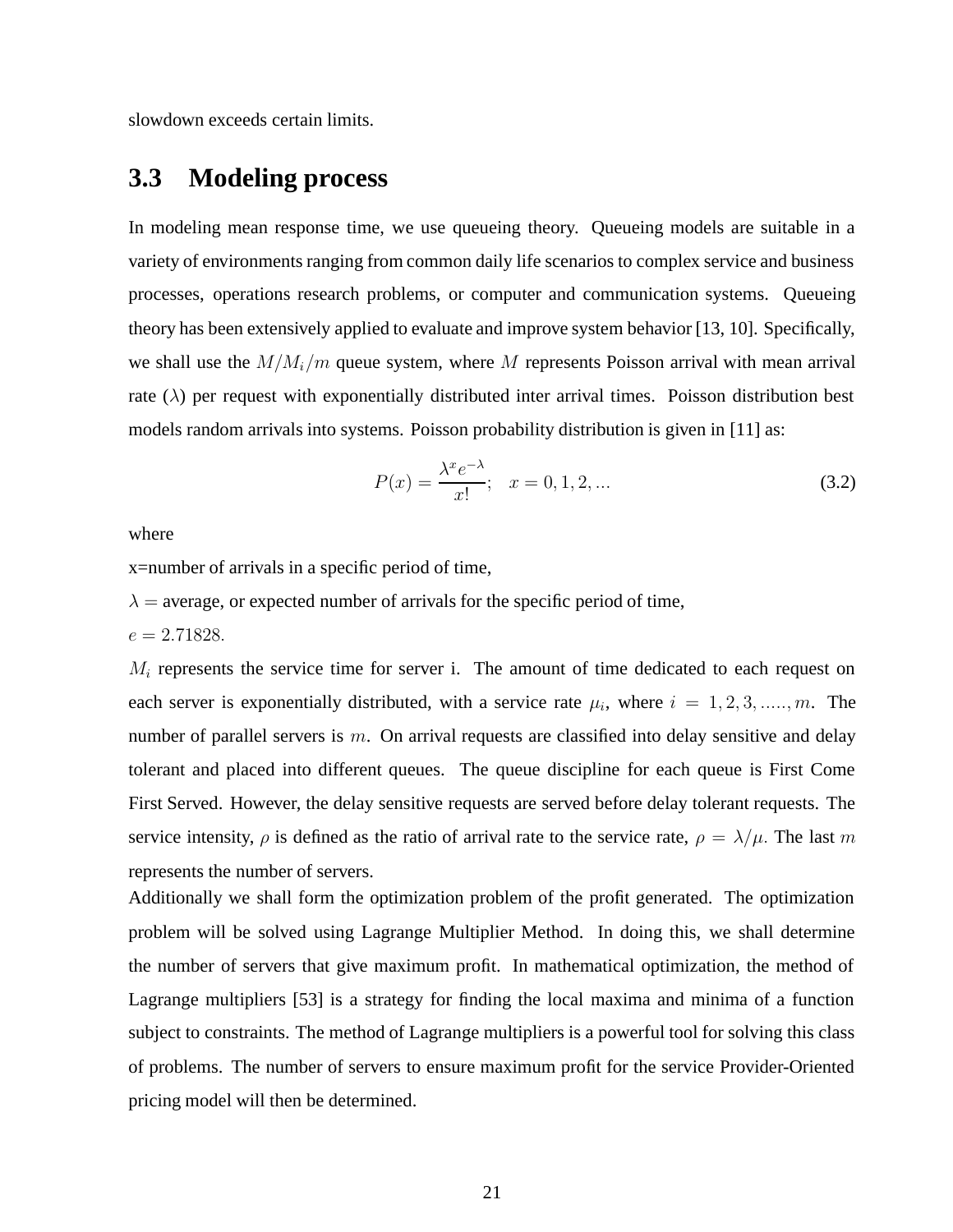## **3.4 Performance Evaluation**

To evaluate the performance of the proposed models, we shall:

- (i) Analyze the variation of Revenue with execution requirement (i.e., the amount of service),
- (ii) Analyze the variation of Revenue with arrival rate of requests,
- (iii) Analyze the variation of Revenue with number of servers.
- (iv) Analyze the variation of Revenue with the system load.

In all cases, the Revenue under the Differentiated Pricing Scheme will be compared with Revenue under Non Differentiated Pricing Scheme for Heterogeneous Cloud Computing Environments.

#### **3.5 Tools to be used**

We employ Monte Carlo simulation which is a package of MATLAB to simulate the  $M/M_i/m$ queuing system. Monte Carlo simulation involves the use of random sampling techniques and often the use of computer simulation to obtain approximate solutions to mathematical or physical problems especially in terms of a range of values each of which has a calculated probability of being the solution.

Monte Carlo simulation is widely used in a wide range of areas for statistical simulation. In communication engineering, this technique is basically used to simulate the behavior of a given communication system using artificial means but based on input statistics similar to those of the inputs used in practice [54].

During a Monte Carlo simulation, values are sampled at random from the input probability distributions. Each set of samples is called an iteration, and the resulting outcome from that sample is recorded. Monte Carlo simulation does this hundreds or thousands of times, and the result is a probability distribution of possible outcomes. In this way, Monte Carlo simulation provides a much more comprehensive view of what may happen. Monte Carlo simulation indicates not only what could happen, but how likely it is to happen. Monte Carlo simulation provides a number of advantages over deterministic, or single-point estimate analysis, these include: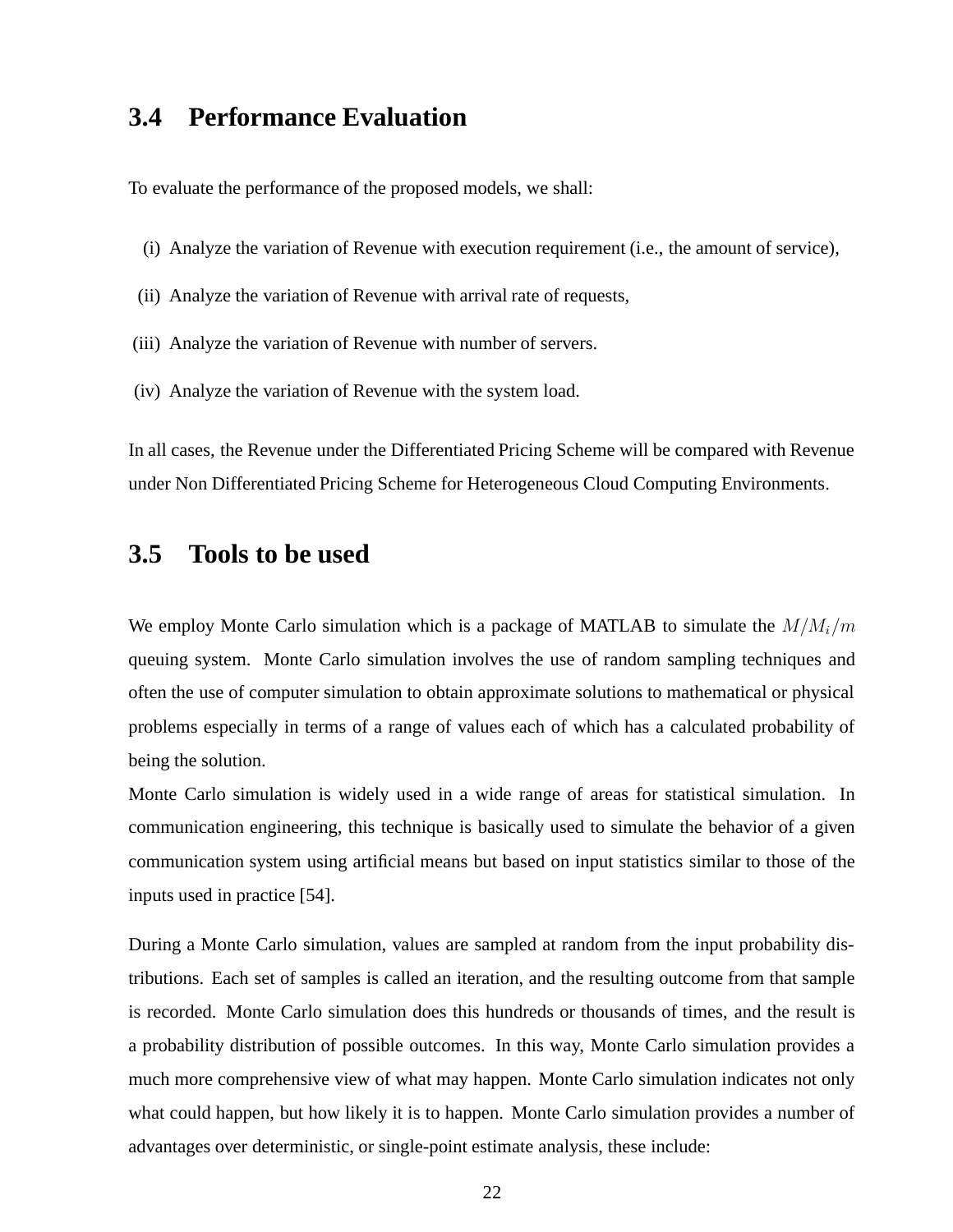- 1. Probabilistic Results: Results show not only what could happen, but how likely each outcome is.
- 2. Graphical Results: Because of the data a Monte Carlo simulation generates, its easy to create graphs of different outcomes and their chances of occurrence.
- 3. Sensitivity Analysis: With just a few cases, deterministic analysis makes it difficult to see which variables impact the outcome the most. In Monte Carlo simulation, it's easy to see which inputs had the biggest effect on bottom-line results.
- 4. Scenario Analysis: In deterministic models, it's very difficult to model different combinations of values for different inputs to see the effects of different scenarios. Using Monte Carlo simulation, analysts can see exactly which inputs had which values together when certain outcomes occurred. This is invaluable for pursuing further analysis.
- 5. Correlation of Inputs: In Monte Carlo simulation, it's possible to model interdependent relationships between input variables. It's important for accuracy to represent how, in reality, when some factors goes up, others go up or down accordingly.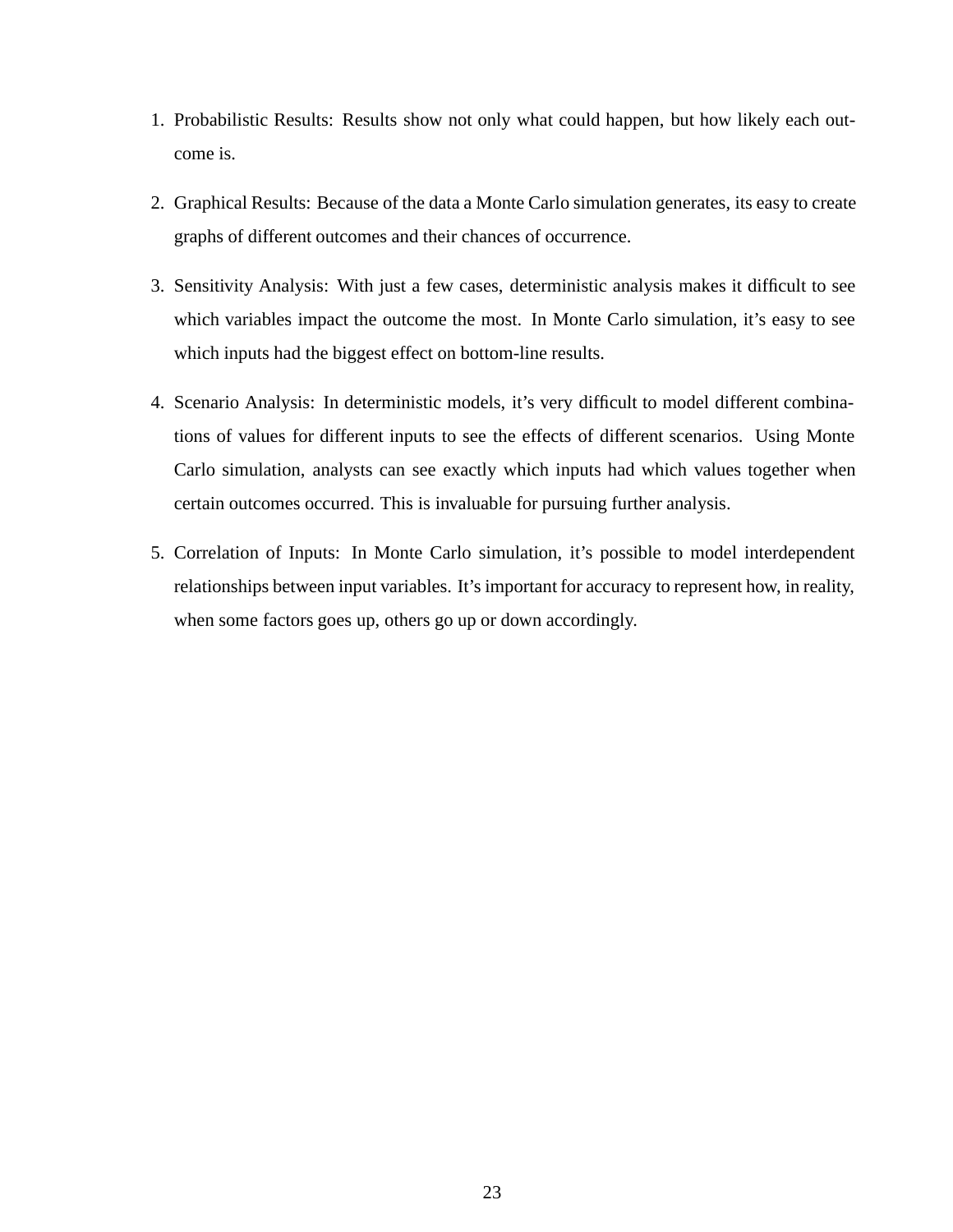#### **Appendices**

#### **A. Research Time Frame**

| N <sub>O</sub> | <b>ACTIVITY</b>                | <b>PROPOSED</b>   | <b>END DATE</b> |
|----------------|--------------------------------|-------------------|-----------------|
|                |                                | <b>START DATE</b> |                 |
| 1              | Development of Concept paper   | October 2017      | December 2017   |
| 1              | Proposal Writing and Approval  | December 2017     | February 2018   |
| $\overline{2}$ | Methodology, Model development | March 2018        | April 2018      |
| 3              | <b>Model Validation</b>        | April 2018        | April 2018      |
| 4              | Report Writing and Handing in  | May 2018          | May 2018        |

#### **B. Budget (Uganda Shillings)**

| <b>QTY</b> | <b>ITEM</b>          | <b>UNIT COST</b> | <b>TOTAL</b> |
|------------|----------------------|------------------|--------------|
|            | Laptop               | 2,000,000        | 2,000,000    |
| 1 Ream     | Stationary           | 10,000           | 10,000       |
| 100        | Printing             | 200              | 200,000      |
| 4          | Hard cover Binding   | 10,000           | 40,000       |
| Lump sum   | <b>Transport</b>     |                  | 600,000      |
|            | <b>Subtotal</b>      |                  | 2,850,000    |
|            | Contingency $(10\%)$ |                  | 285,000      |
|            | <b>GRAND TOTAL</b>   |                  | 3, 135, 000  |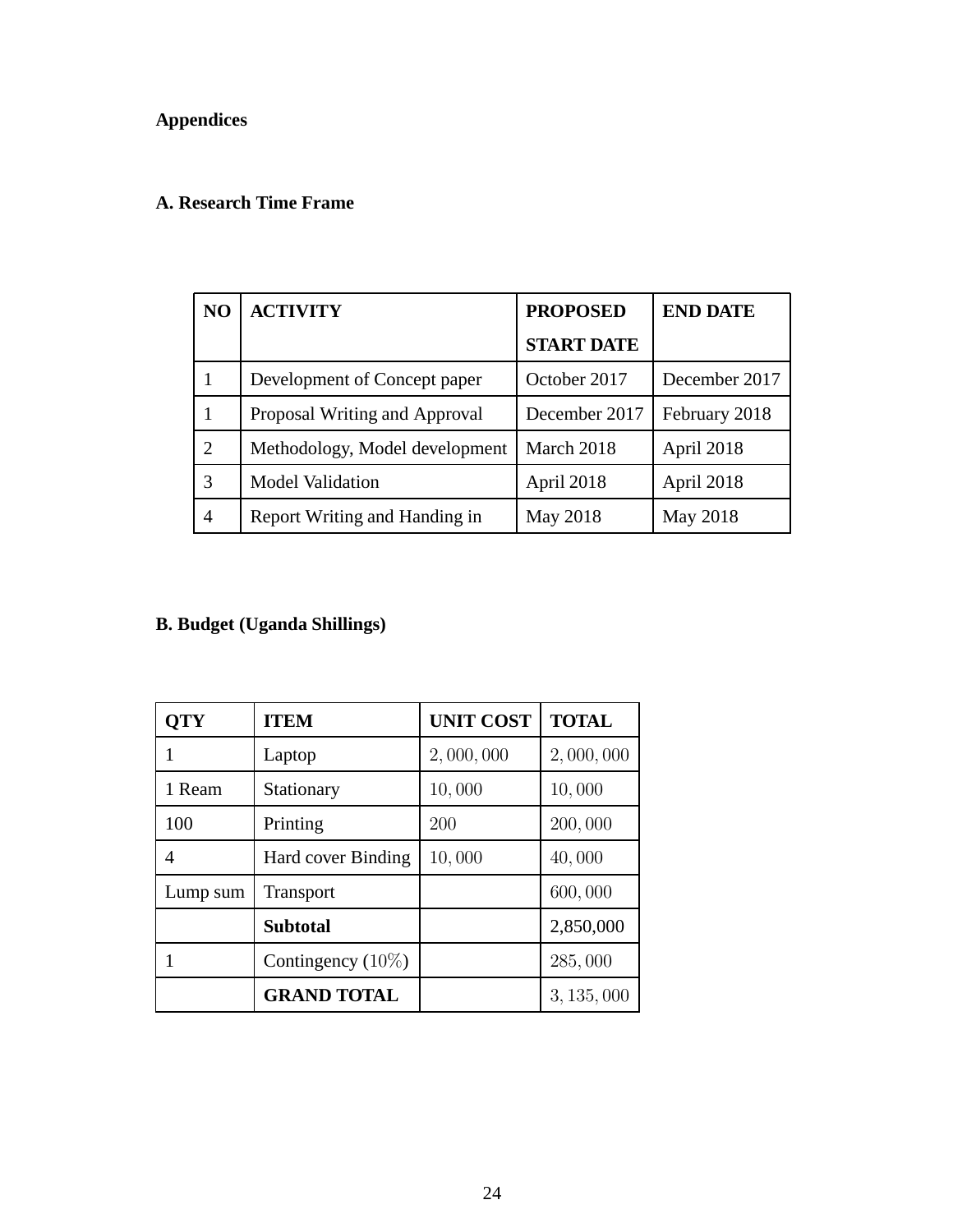### **References**

- [1] E. Gorelik, Cloud Computing Models, Masters thesis, Management and the MIT Engineering Systems Division, Massachusetts Institute of Technology, 2013.
- [2] I. Foster, I. Yong, Z. Raicu and S. Lu, "Cloud Computing and Grid Computing 360-Degree Compared", Grid Computing Environments Workshop, 2008.
- [3] D.P. Acharjya, S. Dehuri, and S. Sanyal, Computational Intelligence for Big Data Analysis, Frontier Advances and Applications, Springer International Publishing, Switzerland, 2015, pages 201-203.
- [4] V. Uma, V.J. Suseela, Current Practices in Academic Librarianship, publisher by Allied Publishers PVT, Ltd, 2014, pages 245-248.
- [5] R. Buyya, D. Abramson, J. Giddy, and H. Stockinger, Economic models for resource management and scheduling in grid computing, in Proc. Concurrency and Computation: Practice and Experience, vol. 14, 2007, pp. 15071542.
- [6] S. Dutta, M. Zbaracki, and M. Bergen, Pricing Process as a Capability: A Resource-Based Perspective, in Proc. Strategic Management Journal, vol. 27, no. 7, 2003.
- [7] C. Weinhardt, A. Anandasivam, B. Blau, N. Borissov, T. Meini, W. Michalk, and J. Stossern, Cloud Computing-A Classification, in Proc. Business Models, and Research Directions, Bus. Models and Information System Engineering , vol. 1, no. 5, 2009.
- [8] R. Sahal and M.H. Khafagy and F. A. Omara, A Survey on SLA Management for Cloud Computing and Cloud-Hosted Big Data Analytic Applications, International Journal of Database Theory and Application, Vol. 9. No. 3, 2016, pp. 107-118.
- [9] M. Firdhous and S. Hassan and O. Ghazali, Monitoring, Tracking and Quantification of Quality of Service in Cloud Computing, Proc. International Journal of Scientific & Engineering Research, Vol.4 No. 5, 2013, pp.112-117.
- [10] J. Cao, K. Hwang, K. Li, and A. Zomaya, Optimal Multiserver Configuration for Profit Maximization in Cloud Computing, inProc. IEEE Transactions on Parallel & Dis-tributed Systems , vol. 24, no. 6, Jun. 2013, pp. 1087-1096.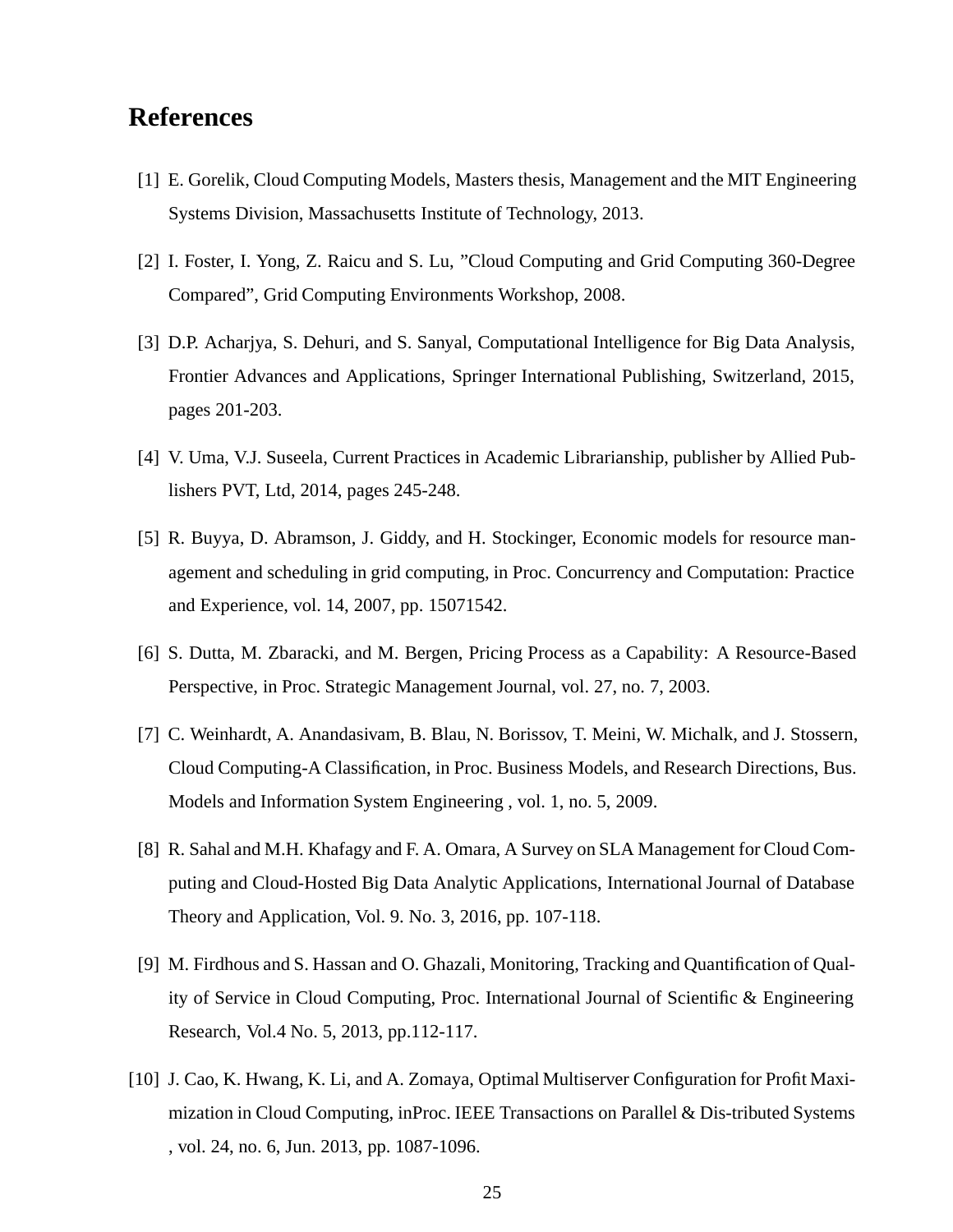- [11] L. Kleinrock, Queueing Systems, Volume I& II. Computer Applications, John Wiley & Sons, 1976.
- [12] L. Zhang and D. Ardagna, SLA Based Profit Optimization in Autonomic Computing Systems, in Proc. the 2nd International Conference on Service Oriented Computing, 2004, pp. 173182.
- [13] G. Feng, S. Garg, R. Buyya, and W. Li, Revenue Maximization Using Adaptive Re-source Provisioning in Cloud Computing Environments, pp. 192200, 2012.
- [14] H. S. Narman, M. S. Hossain, and M. Atiquzzaman, h-DDSS: Heterogeneous Dynamic Dedicated Servers Scheduling in Cloud Computing, in Proc.IEEE International Conference on Communications, Jun. 2014, pp. 3475-3480.
- [15] S. Crago, K. Dunn, P. Eads, L. Hochstein, D. Kang, M. Kang, D. Modium, K. Singh, J. Suh, J. P Walters, Heterogeneous cloud computing, Proc. in IEEE International Conference on Cluster Computing, 2011, pp. 378-385.
- [16] X. Wu, F. De Pellegrin, On the Benefits of QoS-Differentiated Posted Pricing in Cloud Computing: An Analytical Model, Journal of Latex, Vol. 14, No. 8, 2015.
- [17] P.K. Suri and S. Mittal, A Comparative Study of various Computing Processing Environments: A Review, Proc. International Journal of Computer Science and Information Technologies, Vol 3 No. 5, 2012, pp.5215-5218.
- [18] D. Lo, L. Cheng, R. Govindaraju, P. Ranganathan, and C. Kozyrakis. "Improving Resource Efficiency at Scale with Heracles." In ACM Transactions on Computer Systems, 2016.
- [19] L. Zheng, C. Joe-Wong, C. G. Brinton, C. W. Tan, S. Ha, and M. Chiang. "On the Viability of a Cloud Virtual Service Provider." In ACM SIGMETRICS, 2016.
- [20] J. N. Daigle. "The Basic M/G/1 Queueing System. Queueing Theory with Applications to Packet Telecommunication, pp. 159-223. Springer, 2005.
- [21] B. Nansamba, K. S. Kaawaase, M. Okopa and B. K. Asingwire. Pricing Scheme for Heterogeneous Multiserver Cloud Computing System. Australasian Journal of Computer Science, Vol. 4, No. 1, 2017, pp 32-43.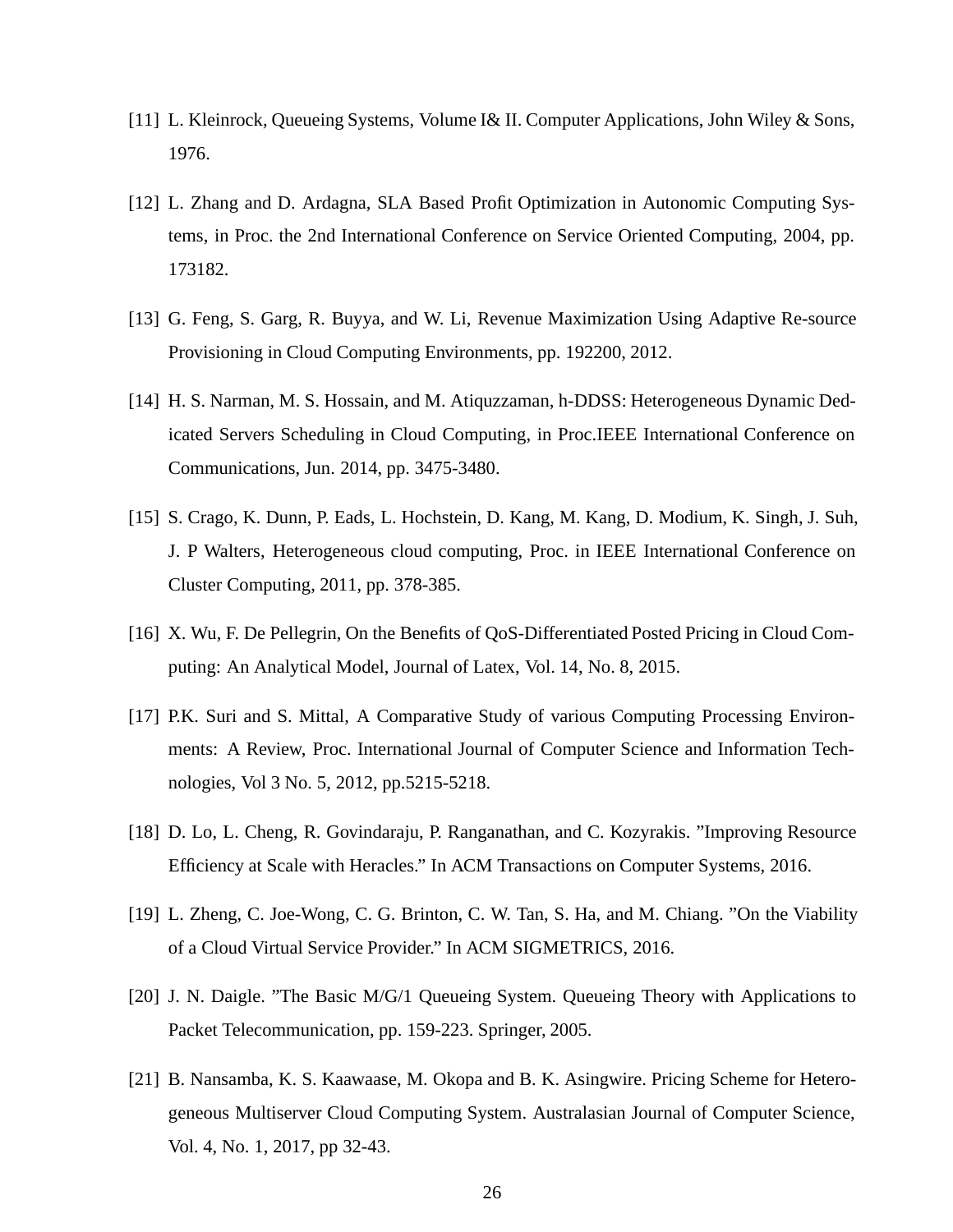- [22] J. Rasley, K. Karanasos, S. Kandula, R. Fonseca, M. Vojnovic, and S. Rao. "Efficient Queue Management for Cluster Scheduling." In ACM EuroSys, 2016.
- [23] S. K. Baruah, and J. R. Haritsa. Scheduling for Overload in Real-Time Systems. IEEE Transactions on Computers, 1997.
- [24] J. Chen, C. Wang, B. B. Zhou, L. Sun, Y. C. Lee, and A. Y. Zomaya, Tradeoffs between profit and customer satisfaction for service provisioning in the cloud, in ACM HPDC, 2011.
- [25] L. M. Vaquero, L Rodero-Merino, J. Caceres and M. Lindner, "A Break in the Clouds", Proc. Towards a Cloud Definition, Comput. Commun. Review, volume 39, No. 1, 2009.
- [26] F. Etro, The Economic Impact of Cloud Computing on Business Creation, Employment and Output in Europe, pp. 179208, Jun. 2009.
- [27] World Economic Forum, "Exploring the future of cloud computing: Riding the next wave of technology-driven transformation." Journal of World Economic Forum In partnership with Accenture Report, 2010, pp. 179-208.
- [28] P. Mell and T. Grance, "The NIST Definition of Cloud Computing", Version 15, National Institute of Standards and Technology (NIST), Oct, 2009.
- [29] W. Voorsluys, J. Broberg, and R. Buyya, "Introduction to cloud computing," Cloud Computing, pp.1-41, 2011.
- [30] I. Ashraf, "An Overview of Service Models of Cloud Computing." International Journal of Multidisciplinary and Current Research, volume 2, August, 2014.
- [31] D. Ma and J. Huang, "The Pricing Model of Cloud Computing Services", International Conference on Electronic Commerce, Singapore Management University, 2012, pp.6-8.
- [32] S. Goyal, "Public vs Private vs Hybrid vs Community-Cloud Computing: A Critical Review", Proc. International Journal of Computer Network and Information Security, 2014.
- [33] W. Jansen and T. Grance, "Guidelines on security and privacy in public cloud computing". NIST special publication 800-144, 2011.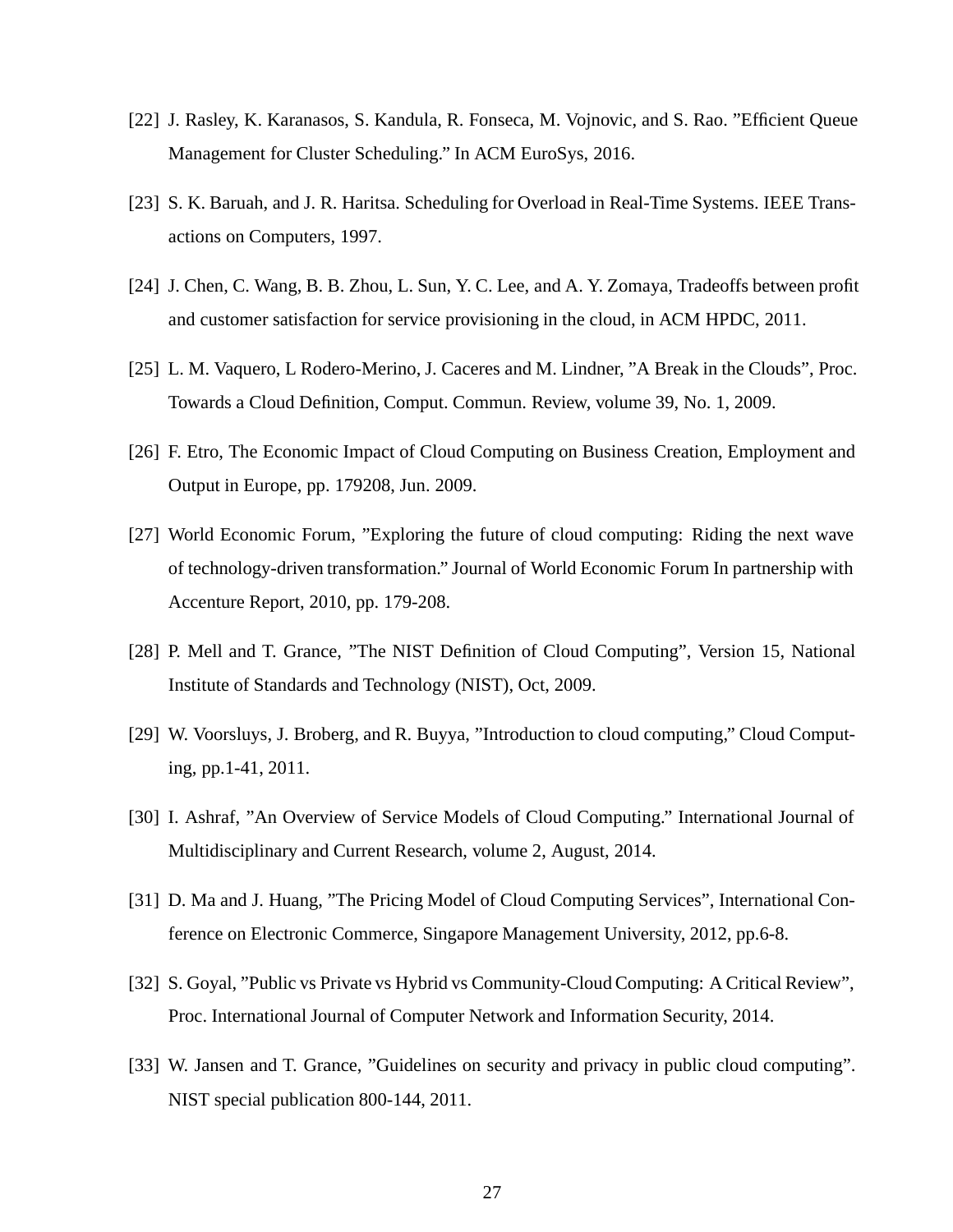- [34] P. Jain, "Cloud Computing and It's Types in Mobile Network", Proc. International Journal of Science and Research", 2013, pp. 71-73.
- [35] H. Wang, Q. Jing, R. Chen, B. He, Zh. Qian and L. Zhou, "Distributed Systems Meet Economics: Pricing in the Cloud," June , 2010.
- [36] M. Al-Roomi, Sh. Al-Ebrahim, S. Buqrais and I. Ahmad, "Cloud Computing Pricing Models: A Survey," International Journal of Grid and Distributed Computing Vol.6, No.5, pp.93-106, 2013.
- [37] , M. Al-Roomiand, S. Al-Ebrahim, S. Buqrais and I. Ahmad, "Cloud Computing Pricing Models: A Survey", Proc. International Journal of Grid and Distributed Computing, Volume 6, No. 5, 2013, pp. 93-106.
- [38] B. Sharma, R. Thulasiram, P. Thulasiraman, S. Garg and R. Buyya, "Pricing Cloud Compute Commodities: A Novel Financial Economic Model", Proc. IEEE/ACM Int. Symp. on Cluster, Cloud and Grid Computing, 2012.
- [39] Mazrekaj, Artan, I. Shabani and B. Sejdiu, "Pricing Schemes in Cloud Computing: An Overview", Proc. International Journal of Advanced Computer Science and Application, 2016, pp.80-86.
- [40] E. Iveroth, A. Westelius, C. Petri, N. Olve, M. Coster and F. Nilsson, "How to Differentiate by Price: Proposal for a Five-Dimensional Model," Proc. European Management Journal, 2012.
- [41] "Amazon Web Services", http://aws.amazon.com/. Accessed 14th January 2018.
- [42] Google App Engine, https://appengine.google.com/. Accessed 19th January 2018.
- [43] Windows Azure, http://www.windowsazure.com/en-us/. Accessed 14th February 2018.
- [44] J. Jtmaa, "Financial Aspects of Cloud Computing Business Models", Journal of Information Systems Science, 2011.
- [45] M. Mihailescu and Y. Teo, "Dynamic Resource Pricing on Federated Clouds", "Proc. 10th IEEE/ACM International Symposium on Clustered Cloud and Grid Computing, 2010.